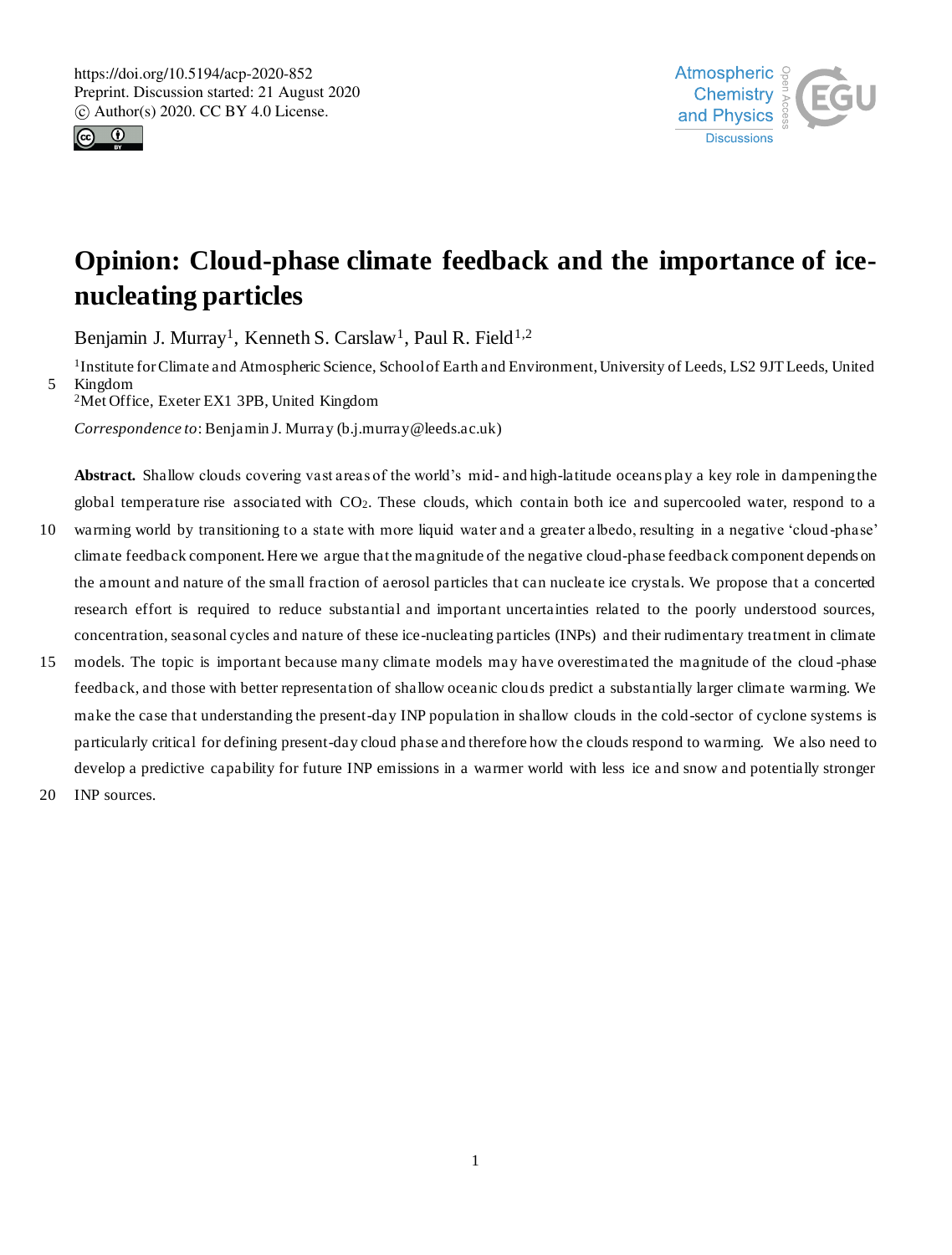



# **1 Introduction**

Projections of global warming due to increased anthropogenic greenhouse gas concentrations is of central importance for our society. We need these projections to be sufficiently accurate in order to effectively plan adaptation and mitigation strategies 25 and also to provide a robust basis for plans to curb carbon emissions. However, substantial and poorly defined uncertainties exist in our climate models. While it is unambiguous that greenhouse gas emissions are leading to a warmer climate, our climate models are hugely divergent in how much the world will warm in future (see Figure 1 and Box 1). Apart from the obvious societal benefits of reducing uncertainty, improvements to climate predictions are estimated to carry a multi-trillion dollar value (Hope, 2015).

- 30 The way that clouds respond to forcing by  $CO<sub>2</sub>$  in models is one of the key sources of uncertainty in climate projections. These feedbacks on climate can either dampen (negative feedback) or amplify (positive feedback) climate warming. In fact, some models predict a negative overall cloud feedback, whereas others predict an overall positive feedback (Figure 1). The divergence of the treatment of clouds amongst models correlates with the predicted amounts of warming for a doubling of  $CO<sub>2</sub>$ (known as equilibrium climate sensitivity, ECS, see Box 1), with negative feedbacks resulting in smaller ECS values and vice
- 35 versa.

There has been a shift amongst some more recent models to larger ECS values. In the 2013 IPCC assessment the estimates of ECS ranged from 1.5 to 4.5°C (Collins M., 2014), whereas 10 out the 27 models that will inform the next IPCC assessment, have ECS values greater than 4.5°C (Zelinka et al., 2020). Whether these high ECS values (Gettelman et al., 2019; Zelinka et al., 2020; Bodas-Salcedo et al., 2019) are possible or probable is a matter of debate (Palmer, 2020; Forster et al., 2020;

- 40 Sherwood et al., 2020). Nevertheless, one of the key differences between the older CMIP5 (Coupled Model Intercomparison Project) models and the new CMIP6 models is the treatment of clouds in the mid- to high latitudes where clouds can persist in a mixed-phase state. Many of the CMIP6 models have a much more positive cloud feedback at latitudes above 45°, which correlates with higher ECS values (Figure 1b). This illustrates the key role that clouds, particularly shallow clouds in the mid and high-latitudes, play in inter-model variations in ECS (Ceppi et al., 2017; Zelinka et al., 2020; Gettelman et al., 2019;
- 45 Andrews et al., 2019). We argue that this issue has to be addressed urgently.

Liquid-only clouds in the marine boundary layer at low-latitudes are generally expected to decrease in amount in a warmer world, exerting a positive feedback (Ceppiet al., 2017). However, for clouds at higher latitudes or greater altitudes where the temperature is below the freezing point of water, the response to warming can be entirely different. The key difference in 'mixed-phase' clouds is that the formation and precipitation of ice crystals can strongly reduce the amount of supercooled

50 liquid water, which accounts for most of the cloud reflectivity. If aerosol particles capable of nucleating ice, ice-nucleating particles (INPs), are present and are active at the local cloud temperature, then the supercooled liquid water content and albedo of these clouds can be dramatically reduced (Vergara-Temprado et al., 2018). In a warmer future climate, water will replace ice and therefore the cloud will have a greater albedo. The cloud-phase feedback caused by this simple thermodynamic change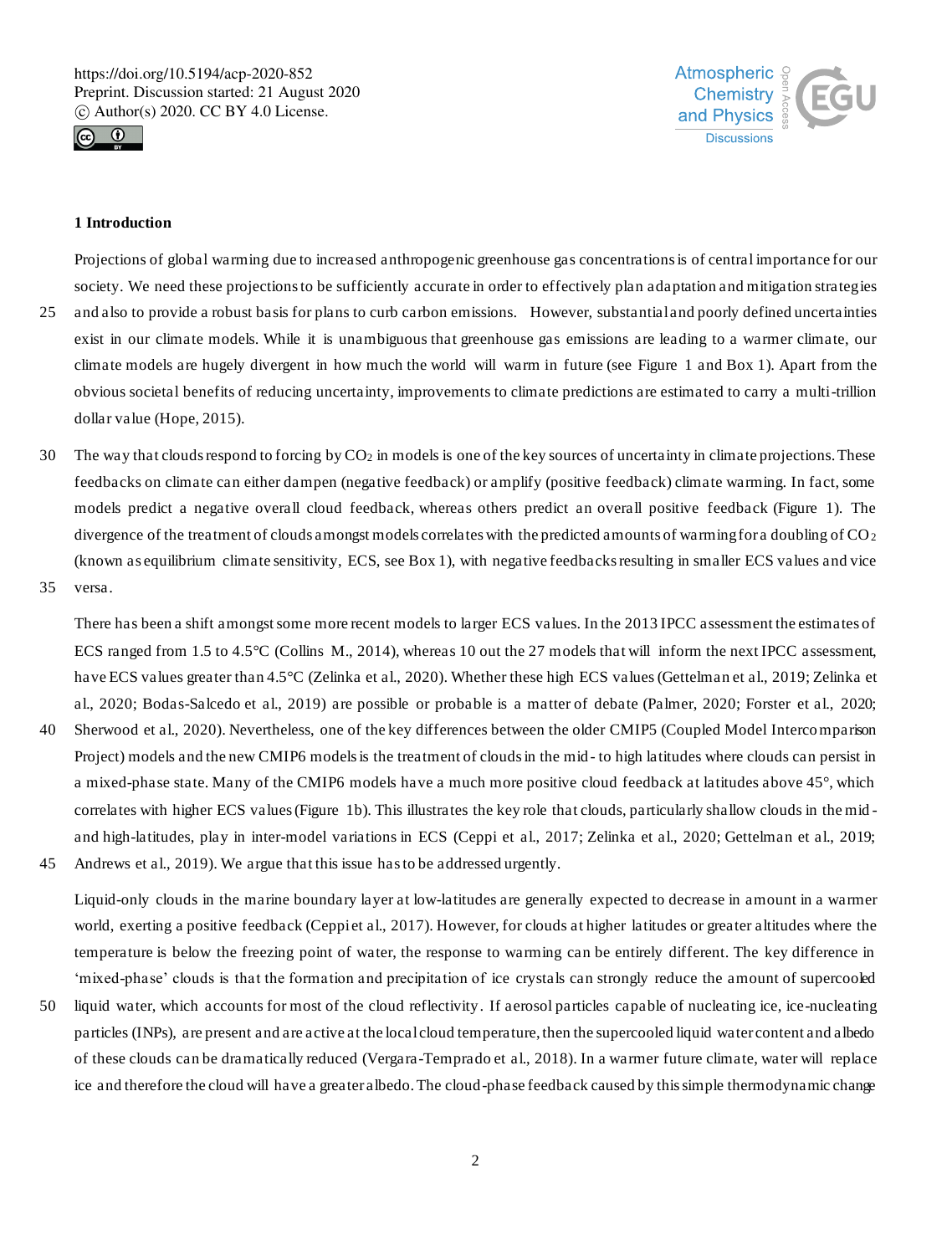



is negative, but its magnitude is highly uncertain (Storelvmo, 2017; Storelvmo et al., 2015; Tan et al., 2016; Frey and Kay, 55 2018).

Here we argue that although temperature changes are the primary driver of changes in ice formation, the magnitude of the cloud-phase feedback is directly related to the spatial and temporal distribution of the atmospheric INP population and also how this INP population may change in the future. We conclude that we have insufficient information about INPs in regions of the planet where the cloud-phase feedback will actually occur – namely the mid- to high-latitudes ( $\sim$ 45-70°). We finish by 60 outlining what research needs to be undertaken to reduce the uncertainty associated with the cloud -phase feedback.

## **2. The cloud-phase feedback and the importance of ice-nucleating particles**

The first description of the cloud-phase feedback in the literature was over 30 years ago by Mitchell et al. (1989). They found that on including a treatment of cloud phase in their model the global mean temperature change on a doubling of  $CO<sub>2</sub>$  decreased from 5.2 to 2.7°C. This and more recent work point to a strong but highly uncertain negative feedback focused in the mid - and

- 65 lower high-latitudes (Storelvmo et al., 2015; Tan et al., 2016; Ceppi et al., 2017; Ceppi et al., 2016; McCoy et al., 2018; Frey and Kay, 2018). The divergent representation of cloud feedbacks at these latitudes leads to huge variability in mid- to highlatitude cloud feedback (-0.63 to +0.68 in CMIP6 models) and a strong positive correlation with ECS (see Figure 1b). In climate models, which probably do not represent all the key processes, these uncertainties in feedbacks stem from what assumptions are made about the existence and radiative properties of mixed-phase cloud.
- 70 The core physical process that drives the cloud-phase feedback is the transition to clouds with more liquid water and less ice as the isotherms shift upwards in a warmer world (see Figure 2). The short wave (SW) cloud radiative effect (CRE) of clouds is strongly dependent on their liquid water content. This is because liquid clouds tend to be made up of many cloud droplets of 10s of micrometres in diameter, which scatter shortwave radiation very effectively. The aerosol particles that form cloud droplets, cloud condensation nuclei (CCN), are relatively common with 10s to 100s per cm<sup>3</sup> over the remote oceans (and much
- 75 greater in air with continental influence). In contrast the concentration of INPs are typically many orders of magnitude smaller (DeMott et al., 2010; Kanji et al., 2017). Hence, a small subset of cloud droplets will contain INP (after serving as CCN themselves) and if the droplets are sufficiently cold, they will freeze (Koop and Mahowald, 2013). These frozen droplets then find themselves in an environment that is strongly supersaturated with respect to ice  $(-10\%$  in a liquid cloud at  $-10\degree C$ ), hence they grow rapidly. Within minutes they reach 100s of micrometres in diameter, depleting liquid water through diffusional
- 80 growth (Wegener–Bergeron–Findeisen process) and accretion of droplets (riming) as they grow and precipitate. With sufficient INPs these processes result in the rapid removal of supercooled liquid water and a substantial reduction in albedo (Vergara-Temprado et al., 2018; Koop and Mahowald, 2013). Modelling work suggests that at concentrations of ice crystals above about  $1 L<sup>-1</sup>$  there are dramatic reductions in liquid water, but smaller concentrations also deplete the liquid water path and reduce albedo (Vergara-Temprado et al., 2018; Stevens et al., 2018), although the extent to which this occurs is poorly defined (Desai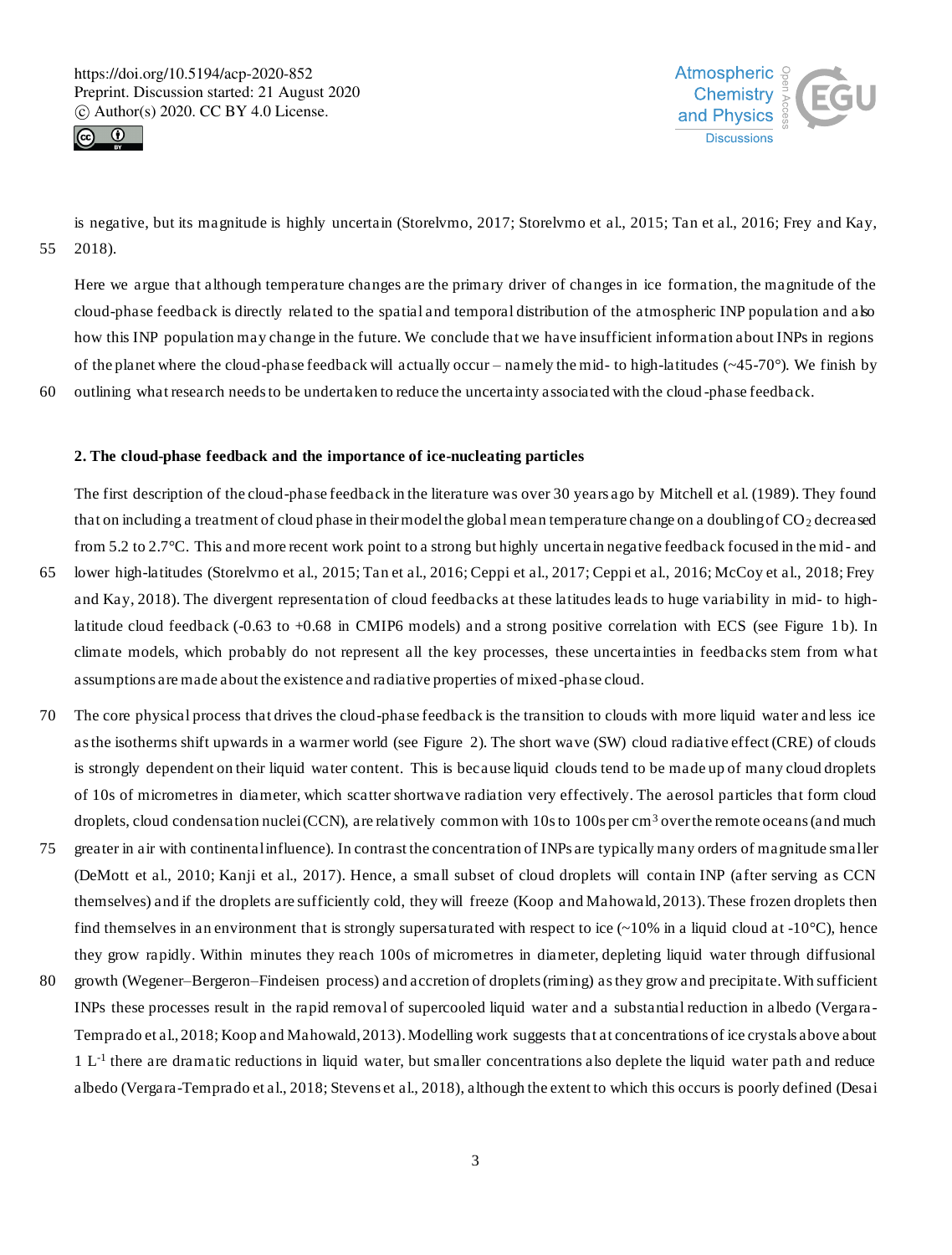



85 et al., 2019). In some publications, CCN and INP are collectively referred to as 'cloud-forming nuclei'. In fact, for INP, the opposite is true: they should be regarded as cloud (or at least albedo)-destroying agentsin shallow supercooled clouds.

The principle of the cloud-phase feedback is illustrated in Figure 2. Generally, a warmer world results in a larger proportion of the marine boundary layer containing clouds at temperatures which do not support ice formation and growth (Figure 2a). The greater prevalence of reflective droplets in these clouds combined with less precipitation cause a cooling and a negative 90 climate feedback. This basic process is treated in all climate models with varying levels of detail.

We hypothesise three ways in which the nature and concentration of INPs can directly modulate the strength of the feedback. Firstly, the more ice in clouds in the present climate, the stronger the negative cloud -phase feedback (Figure 2b), while in clouds which are mainly composed of supercooled water the cloud-phase feedback will be relatively weak (Figure 2c). Since the amount of ice in many shallow clouds is primarily controlled by the INP population, there are likely to be regional and

95 seasonal variations in the cloud-phase feedback. If our understanding is correct, then regions with strong INP sources should have a more negative cloud feedback than regions with weaker INP sources. However, at present we have insufficient measurement and modelling data to test this hypothesis.

Secondly, the magnitude of the cloud-phase feedback will depend on the nature of INP because different types of INP have very different temperature dependencies, and this directly affects how the mixed-phase part of the cloud responds to warming

- 100 (Figure 2f). The increase in INP concentration, and hence ice particle formation, per degree of cooling is greater for a material with a steep slope, such as mineral dust (Atkinson et al., 2013; Harrison et al., 2019), than a material with a shallower slope, such as fertile soil dust (Steinke et al., 2016; O'Sullivan et al., 2014). In the case of a steep slope, a warming climate will cause a greater reduction in the concentrations of INPs active at cloud temperatures than in the case of a shallow slope. Hence, th ere will be a stronger feedback in the case of a steep slope. However, the temperature dependence of INP from different sources
- 105 relevant for the cloud-phase feedback is poorly understood, and our understanding of how clouds respond to variations in the nature of INP is far from complete.

Thirdly, INP sources and processing in the atmosphere are also likely to change with a changing climate (Figure 2d and g). For example, it has been suggested that less snow and ice cover may lead to greater dust emissions at high latitudes (Tobo et al., 2019; Prospero et al., 2012; Sanchez-Marroquin et al., 2020). Higher INP concentrations would lead to more ice in cold

110 clouds, which would lead to a positive feedback. But, it is also conceivable that INP sources might weaken if, for example, dust sources become vegetated. This would lead to a stronger negative feedback. Hence, a correct representation of INP and a link to the type of aerosol and the sources is necessary to represent this aspect of the cloud-phase feedback process.

It has become clear over the last few years that many models may overestimate the magnitude of the cloud-phase feedback, especially in the Southern Ocean. There are well-known model biases in the Southern Ocean with too much SW radiation

115 making it to the surface due to shallow clouds not being sufficiently reflective (Bodas-Salcedo et al., 2012; Trenberth and Fasullo, 2010). In many models, these shallow clouds contain too little supercooled water, exposin g the dark ocean underneath and resulting in sea surface temperatures around 2°C too warm (Wang et al., 2014). This bias has profound implications for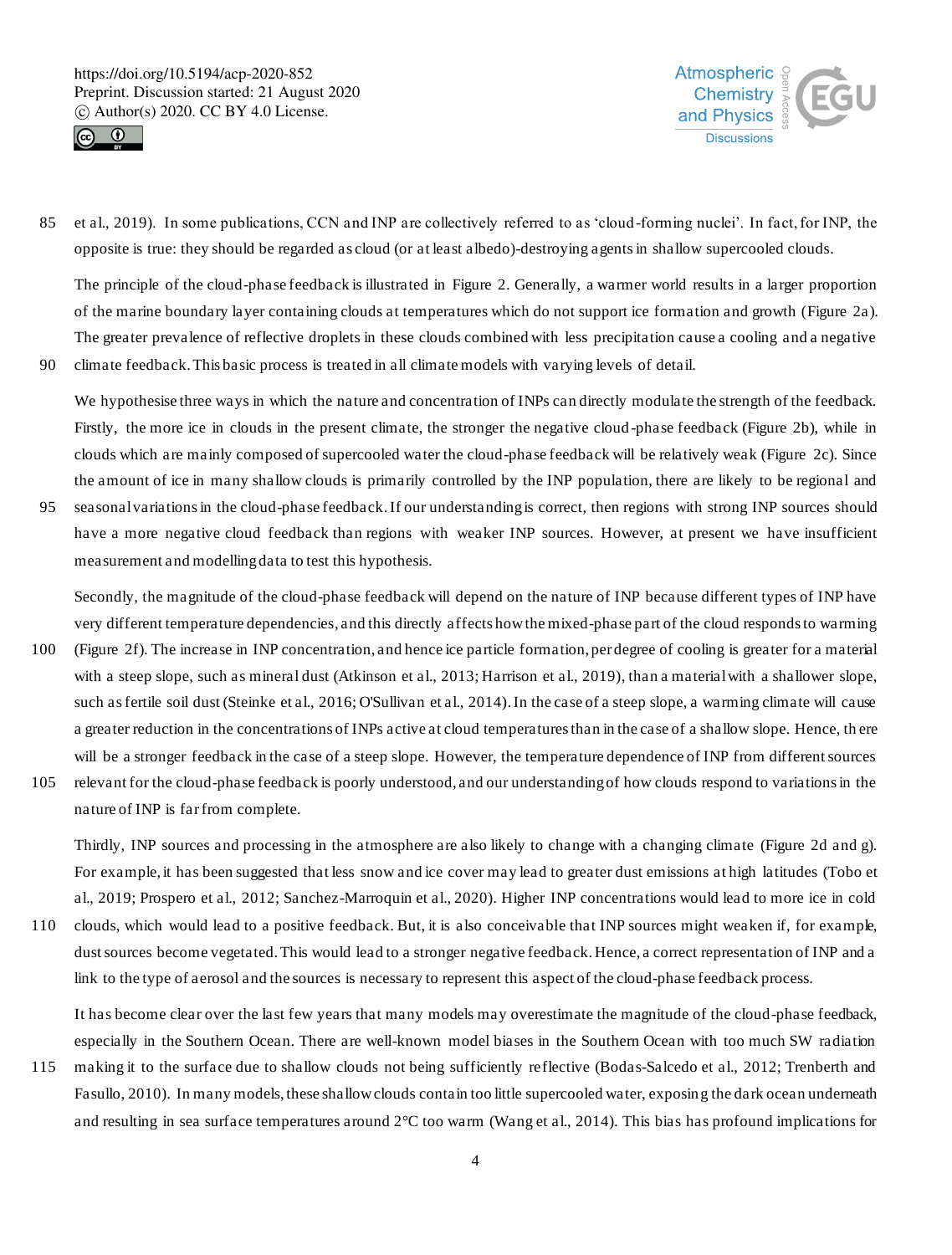



the strength of the cloud-phase feedback. Tan et al. (2016) demonstrated that the strength of the cloud-phase feedback was strongly dependent on the amount of supercooled liquid water in present-day clouds (SI Figure 1). The ECS in their control 120 case, where the model was run in its default configuration was 4.0°C, whereas when the amount of supercooled water in the present day climate was increased to be more consistent with satellite data the ECS increased to 5.3°C. Similarly, Frey and Kay (2018) showed that ECS increased from 4.1 to 5.6 when they increased the amount of supercooled water to better match observations of absorbed shortwave radiation over the Southern Ocean. The fact that ECS is sensitive to the balance between supercooled water and ice in clouds means that we have to improve our understanding of atmospheric INP, the aerosol type

125 which catalyses ice formation in mixed phase clouds and plays a major role in defining the cloud -phase feedback.

## **3. To what extent is the persistence of supercooled liquid clouds related to ice nucleation?**

In the absence of collisions with ice crystals, water droplets can freeze both homogeneously, i.e. spontaneously, or heterogeneously, where an impurity catalyses freezing. Homogeneous nucleation defines the lower limit to which supercooled clouds can persist in the absence of INP. The exact temperature limit depends on dynamics and microphysics, but homogeneous

130 nucleation becomes increasingly important below about -33°C (Herbert et al., 2015) which is consistent with the lack of supercooled water in shallow clouds below about -35°C (Kanitz et al., 2011; Morrison et al., 2011; Hu et al., 2010) (also SI Figure 2).

There are many aerosol particle types that possess the capability to nucleate ice, from mineral dusts to biological particles and combustion aerosol to fertile soil dusts (see the reviews of Kanji et al. (2017), Murray et al. (2012) and Hoose and Möhler

- 135 (2012)). One of the striking and important aspects of INPs is that particles with the capa city to serve as immersion mode INPs are rare in comparison to those capable of serving as cloud condensation nuclei. Even within a specific category of INPs, not all particles with a particular composition will nucleate ice. For example, ice nucleation by desert dust is thought to depend on the presence of K-feldspar (Harrison et al., 2019; Atkinson et al., 2013; Peckhaus et al., 2016) and even then only a fraction of K-feldspar grains possess active sites capable of nucleating ice at around a particular characteristic freezing temperature
- 140 (Holden et al., 2019). The fact that ice nucleation, at least on some materials, is a site-driven process means that it is not possible to define the ice-nucleating ability of an aerosol population using macroscopic properties in a manner that is analogous to droplet formation on soluble particles, which depends solely on the bulk chemical composition. Hence, we have to empirically quantify the ability of specific particle types by describing the distribution of sites across the particle population using quantities such as the INP concentration spectrum or the active site density spectrum.
- 145 In general, the INP concentrations in air masses associated with land are higher than those with a strong marine influence (McCluskey et al., 2018b; Vergara -Temprado et al., 2017; DeMott et al.). This terrestrial-marine divide is related to the sources in the two environments. There is clearly a source of highly active INP in sea water (Wilson et al., 2015; Schnell and Vali, 1975; Irish et al., 2019b), but the sea spray production process only produces rather low INP concentrations (Vergara-Temprado et al., 2017; McCluskey et al., 2018a; DeMott et al., 2016). In contrast, there are a plethora of potential INP sources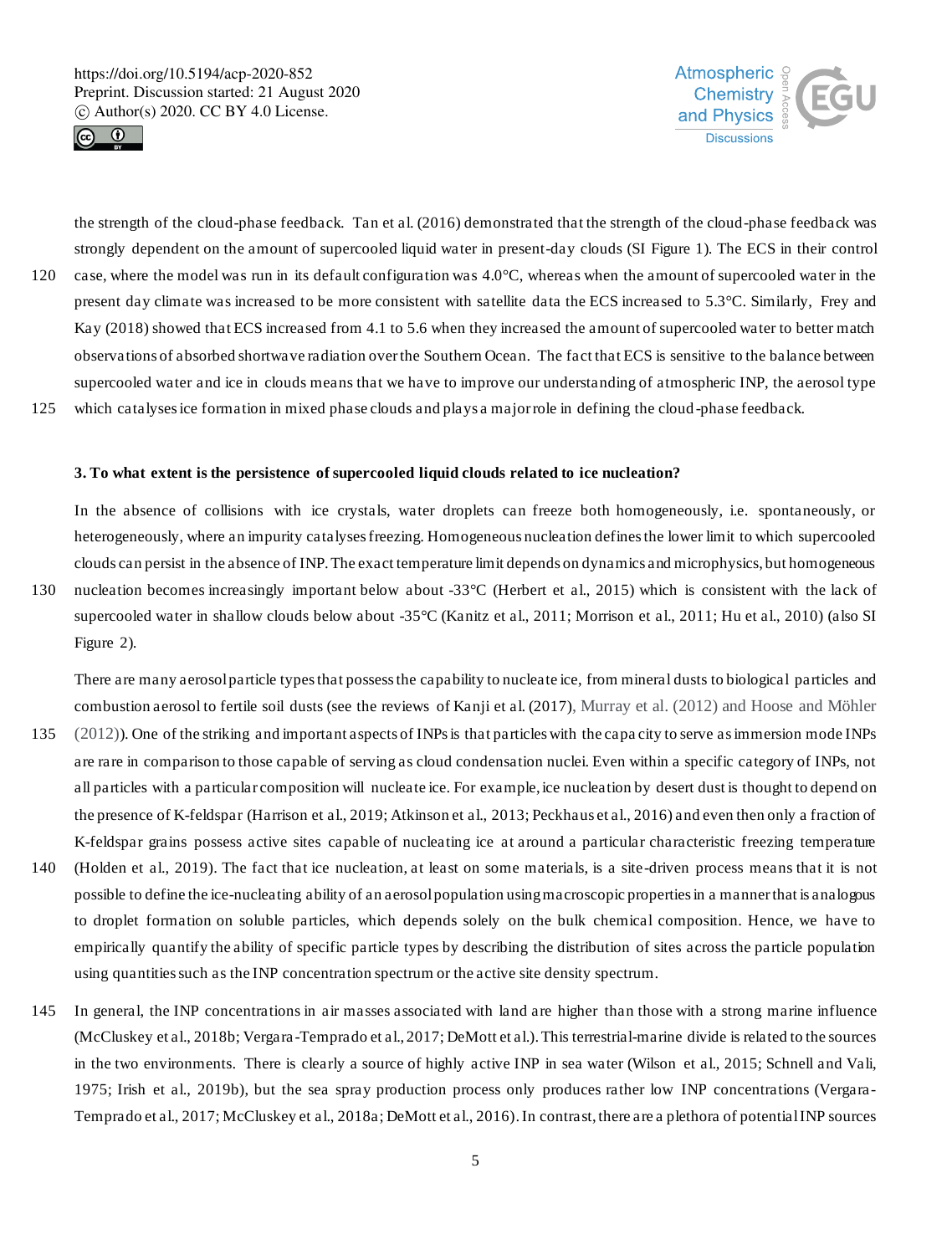



150 on land including mineral dusts, biological particles and potentially combustion particles (Kanji et al., 2017; Murray et al., 2012).

This divide between terrestrially influenced regions and remote oceans is reflected in the extent to which shallow clouds supercool. For example, satellite data indicates that liquid clouds over the Southern Ocean supercool extensively, whereas clouds over Europe, where there are stronger INP sources, supercool much less (Choi et al., 2010; Storelvmo et al., 2015;

155 Kanitz et al., 2011; Hu et al., 2010). In addition, it has been show that the degree of supercooling correlates with the presence of specific aerosol species such as mineral dust (Tan et al., 2014; Choi et al., 2010). Hence, there is a clear link between the degree of supercooling and aerosol type, which needs to be represented routinely in climate models.

# **4. How well do models represent phase partitioning in climate models?**

- Current models are hugely divergent in their representation of the amounts of supercooled water (Komurcu et al., 2014; Zelinka 160 et al., 2020; McCoy et al., 2015; McCoy et al., 2018; Cesana et al., 2015). For example, in an intercomparison of cloud water between several climate models Komurcu et al. (2014) found that in some models liquid water had largely been removed as warm as -10<sup>o</sup>C, while in other models unrealistically high amounts of liquid water persisted down to -35<sup>o</sup>C. Some of these models also deviate strongly from satellite measurements of cloud-top phase (Cesana et al., 2015; Komurcu et al., 2014).
- The reasons for the model discrepancies are complex. Cesana et al. (2015) conclude that models with more complex 165 microphysics tend to have a better representation of ice phase. Also, Komurcu et al. (2014) conclude that the inter-model variability they report was related in part to the specifics of the ice nucleation scheme, but also to the representation of other ice-related microphysical process. However, it is important to bear in mind that many of the relevant processes occur on scales finer than the grid resolution of climate models, and parametrizations of these processes ca n affect the distribution and amounts of ice and liquid (Kay et al., 2016). Nevertheless, the amount of supercooled liquid water in climate models is highly sensitive 170 to the treatment of primary ice production (Vergara-Temprado et al., 2018). Overall, the representation of phase partitioning
- in models is massively divergent and this likely contributes to the variable cloud feedbacks and ECS values (Bodas-Salcedo et al., 2019). In the future, models need to include a direct link to aerosol type, specifically INP, in order to improve the representation of clouds phase and the response of clouds to a warming world.

## **5. What are the meteorological conditions most important for the cloud-phase feedback?**

175 Detailed analysis of model biases over the Southern Ocean have shown that the cold air-outbreaks (CAOs) are of central importance to the cloud-phase feedback (Bodas-Salcedo et al., 2016; Bodas-Salcedo et al., 2014). Marine COAs are high impact events where cold air flows from higher latitudes over a warmer ocean (SI Figure 3 ). This creates the conditions for shallow supercooled cloud systems as heat, moisture and aerosol is mixed into cold air. The strongest CAOs are associated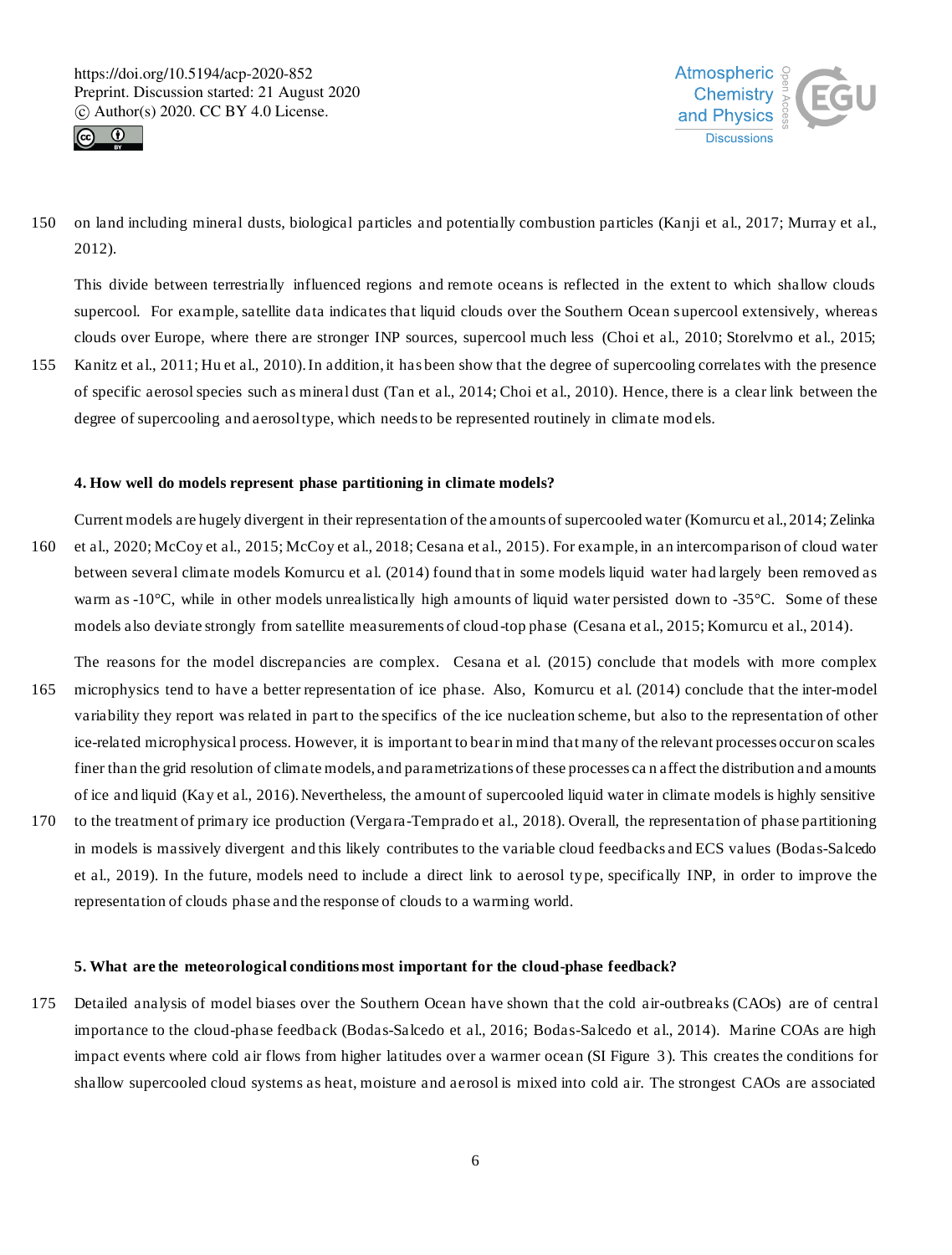



with the cold sector of extratropical cyclone systems which tend to draw air from the polar or cold continental regions (Fletcher 180 et al., 2016; Pithan et al., 2018).

Modelling work has shown that CAO cloud systems are strongly impacted by INP with low INP leading to more extensive highly reflective stratus clouds whereas high INP tends to lead to much patchier convective cloud with local albedos many 100s W m-2 lower (Vergara-Temprado et al., 2018). This is illustrated in Figure 3 where a cyclone system was simulated by nesting a high resolution (7 km) region within a global model (Vergara-Temprado et al., 2018). Two cases are shown in Figure

- 185 3, one with INP concentrations representative of the terrestrial mid-latitudes (high [INP]) and one representative of the Southern Ocean (low [INP]). The mean cloud reflectivity in the cold sector is lower by  $100s$  W m<sup>-2</sup> in the high [INP] case relative to the low [INP] case, and Vergara-Temprado et al. (2018) shows that the reflected shortwave flux increases systematically with increasing INP concentration. This illustrates that correctly representing primary ice production, and INP, is critical for maintaining the amount of supercooled water in clouds and their albedo. More importantly, although various
- 190 processes in models could be adjusted to match present-day measurements, this would not address how INP influences the response of the clouds to warming (Figure 2a and b).

# **6. What are the meteorological conditions most important for the cloud-phase feedback?**

Detailed analysis of model biases over the Southern Ocean have shown that the cold air-outbreaks (CAOs) are of central importance to the cloud-phase feedback (Bodas-Salcedo et al., 2016; Bodas-Salcedo et al., 2014). Marine COAs are high 195 impact events where cold air flows from higher latitudes over a warmer ocean (SI Figure 3 ). This creates the conditions for shallow supercooled cloud systems as heat, moisture and aerosol is mixed into cold air. The strongest CAOs are associated with the cold sector of extratropical cyclone systems which tend to draw air from the polar or cold continental regions (Fletcher et al., 2016; Pithan et al., 2018).

Modelling work has shown that CAO cloud systems are strongly impacted by INP with low INP leading to more extensive 200 highly reflective stratus clouds whereas high INP tends to lead to much patchier convective cloud with local alb edos many 100s W m-2 lower (Vergara-Temprado et al., 2018). This is illustrated in Figure 3 where a cyclone system was simulated by nesting a high resolution (7 km) region within a global model (Vergara-Temprado et al., 2018). Two cases are shown in Figure 3, one with INP concentrations representative of the terrestrial mid-latitudes (high [INP]) and one representative of the Southern Ocean (low [INP]). The mean cloud reflectivity in the cold sector is lower by  $100s$  W m<sup>-2</sup> in the high [INP] case

205 relative to the low [INP] case, and Vergara-Temprado et al. (Vergara-Temprado et al., 2018) shows that the reflected shortwave flux increases systematically with increasing INP concentration. This illustrates that correctly representing primary ice production, and INP, is critical for maintaining the amount of supercooled water in clouds and their albedo. More importantly, although various processes in models could be adjusted to match present-day measurements, this would not address how INP influences the response of the clouds to warming (Figure 2a and b).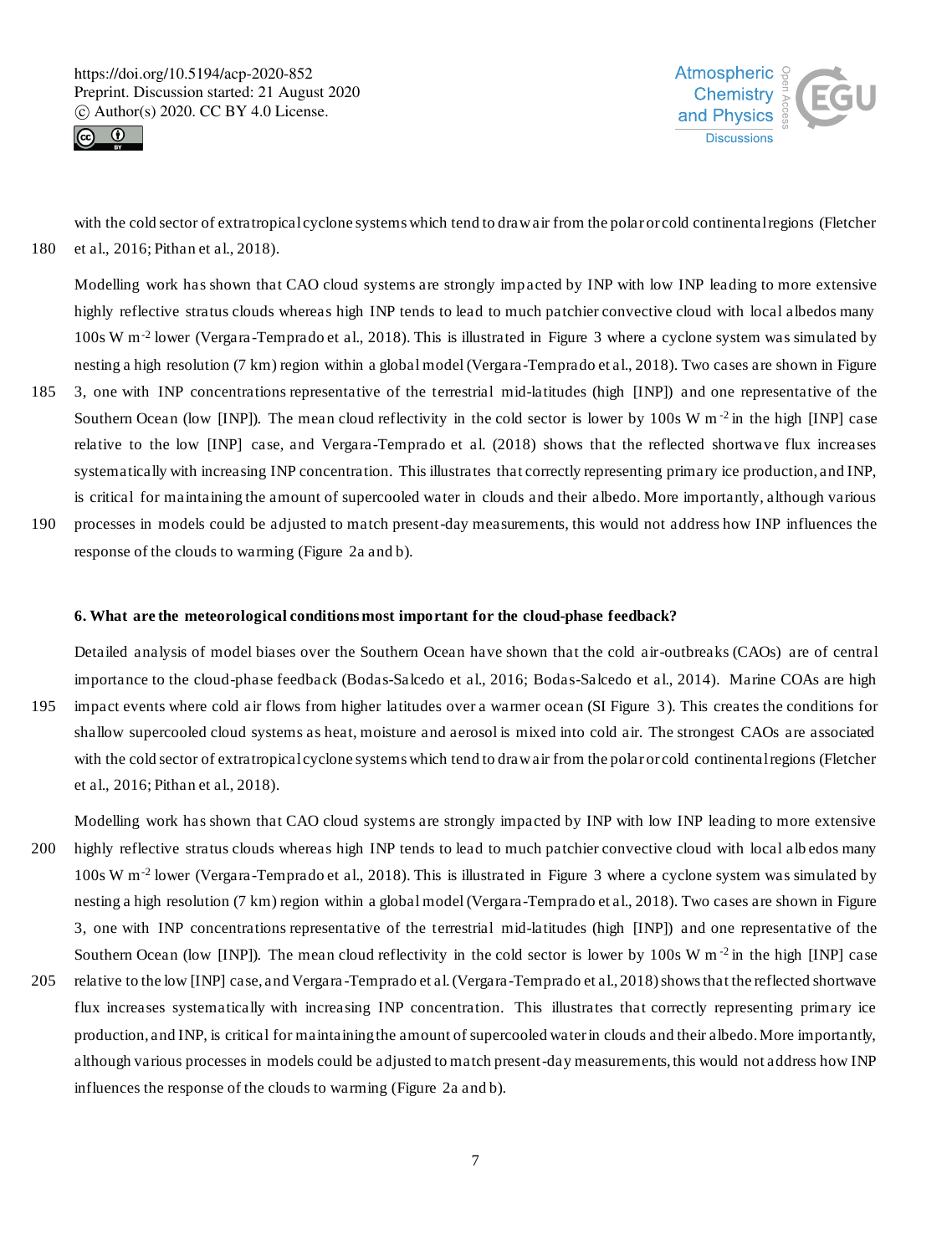



## 210 **7. What do we currently know about atmospheric INP in the regions important for the cloud-phase feedback?**

Our knowledge of the global distribution, seasonal cycle and sources of these enigmatic particles is in its infancy. However, we argue that the documented importance of CAO clouds (Bodas-Salcedo et al., 2016), allows us to focus on understanding aerosol and INP sources in these specific environments. The air flow in CAOs is well defined with air streaming out of the colder high latitudes, into the mid-latitudes. These cloud systems are therefore impacted by i) high latitude dust and terrestrial

215 biogenic INP sources; ii) sea spray which carries biogenic INP; iii) and INP in the free troposphere from more distant source s entrained into the boundary layer. Hence, mid and high-latitude sources of INP may have a disproportionate effect on climate through their influence on shallow clouds.

What do we know about INP at mid-to high-latitudes, and specifically in environments that have the potential to directly impact CAOs? Measurements of INP concentrations in regions which may impact CAOs are summarised in Figure 4. It is

220 striking how variable INP concentrations are, both in space and time. If we take 1 INP  $L^{-1}$  as a reference value, where ice formation substantially reduces the liquid water path and albedo, then this threshold is reached anywhere from around -10°C to temperatures where we expect homogeneous freezing to dominate primary ice production  $(<35^{\circ}C)$ . This temperature range is not an uncertainty, but rather a range of atmospheric states that we need to understand because it is relevant to present-day mixed-phase clouds and future feedbacks.

# 225 **7.1 INP in the northern mid- to high-latitudes**

The limited INP concentration data in Figure 4 indicate that the INP concentrations in the northern hemisphere are generally higher than in the southern hemisphere. This may be related to the proximity of terrestrial sources in the northern hemisphere that are less common in the southern hemisphere. Over recent years it has become increasingly apparent that there are significant dust emissions from a plethora of high-latitude sources, such as pro-glacial deposits (Bullard et al., 2016; Prospero

- 230 et al., 2012). Samples from a handful of these sources have been shown to nucleate ice (Tobo et al., 2019; Paramonov et al., 2018; Sanchez-Marroquin et al., 2020) and dust from Iceland's deserts has been shown to be an important INP type across the N. Atlantic and low Arctic (Sanchez-Marroquin et al., 2020). Further evidence for a strong terrestrial source of INP in the Arctic was found by Irish et al. (2019a) who found a correlation between INP concentrations and the time that air spent over bare land during late summer. In addition to mineral dust, which tends to control the INP population only below about -15°C
- 235 (Murray et al., 2012), there is evidence that there are strong sources of terrestrial biogenic material active at much warmer temperatures across the Arctic (Tobo et al., 2019; Wex et al., 2019). Terrestrial biogenic material might be associated with sediments from rivers (Tobo et al., 2019) or vegetated areas (Conen et al., 2016; Schnell and Vali, 1976). In fact, it has been suggested that biogenic ice-nucleating material may account for the INP active at the highest temperatures in Figure 4 (Wex et al., 2019).
- 240 In addition to terrestrial sources, there are multiple studies showing that there is a biogenic source of INP in sea water wh ich can become aerosolised through the action of waves and subsequent bubble bursting (Schnell, 1977; Schnell and Vali, 1975; Wilson et al., 2015; Irish et al., 2019b; DeMott et al., 2016; Irish et al., 2017). Modelling (Vergara-Temprado et al., 2017) and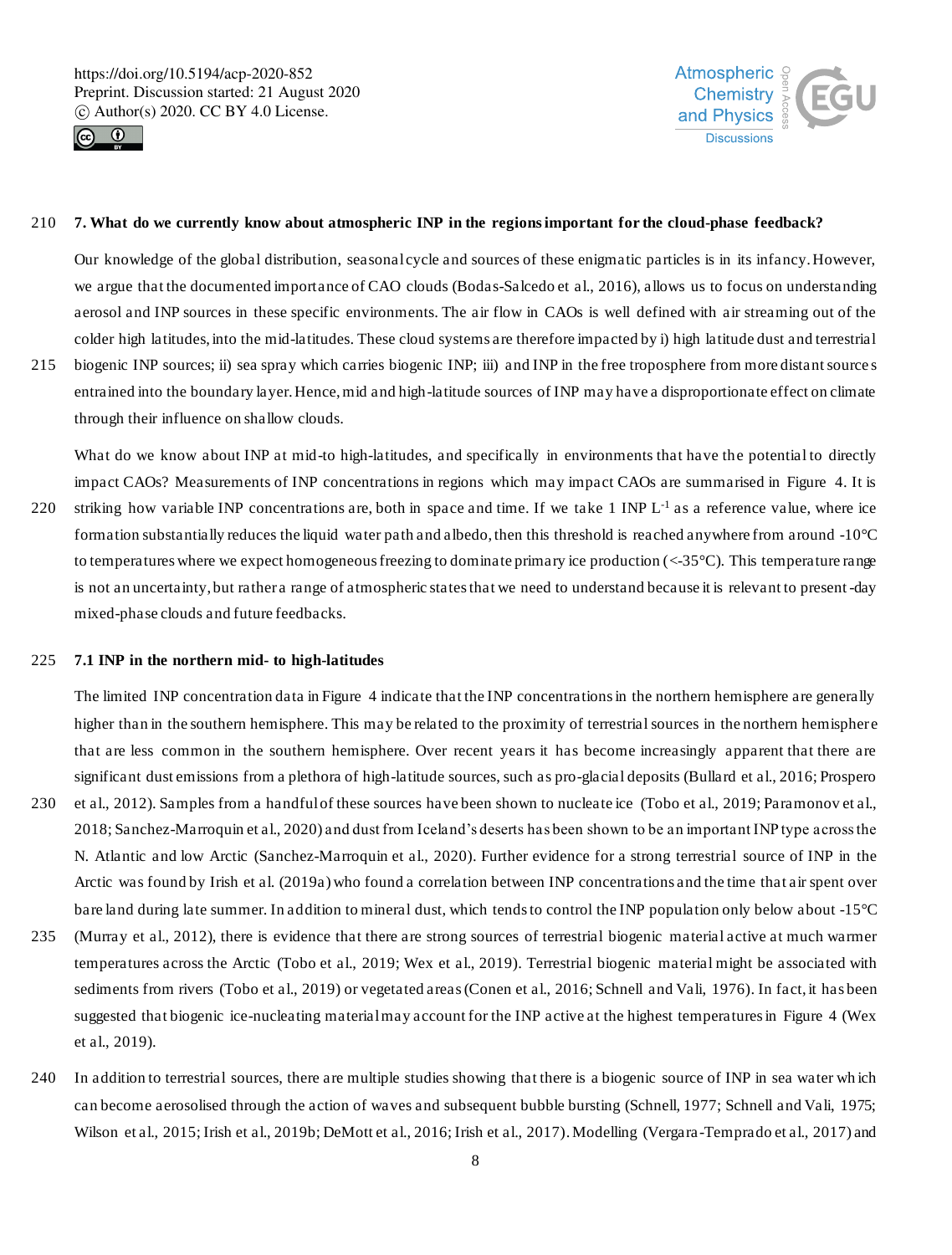



measurements (McCluskey et al., 2018b; McCluskey et al., 2018a) suggests that this source produces sea spray aerosol which are relatively ineffective INP, with activities orders of magnitude (on a per surface area basis) than mineral dust. Marine 245 biogenic INP may define a baseline INP concentration in environments which lack other more activ e INP types (McCluskey et al., 2018a; Vergara -Temprado et al., 2017), and it is conceivably an important source in windy CAOs. In the northern hemisphere, even the small quantities of dust transported from the low latitude source regions may dominate over marine sources of INP for much of the time (Vergara-Temprado et al., 2017) and local terrestrial sources may completely swamp both marine and low latitude sources (Sanchez-Marroquin et al., 2020). Taking all this together, the INP population in the northern

250 hemisphere high latitudes appears to be a complex mixture of different INP types from the marine and terrestrial environment.

The observed strong seasonal dependence of high-latitude northern hemisphere INP concentrations could give us a clue to how INP might change with climate (our third hypothesis). These dependencies are clearest in the multi-season data presented by Wex et al. (2019) for four locations around the Arctic. The highest INP concentrations occur in the spring, summer and autumn when high latitude marine and terrestrial sources become ice free and when biological activity is at its maximum. The

255 implications of these data are that there is a local source of INP in the northern high latitudes and that as the ice and snow season shortens with a warmer climate, these sources may be active for more of the year which would positively feedback on climate through increased ice production in clouds. More work in identifying the sources and how these sources will respond to a changing climate is clearly required.

# **7.2 INP in the southern mid- to high-latitudes**

- 260 It is unclear whether there are similarly strong INP sources in the southern hemisphere. Recent measurements over open ocean or in sea ice indicate that INP concentrations are generally very low (Schmale et al., 2019; McCluskey et al., 2018a); in fact, these are amongst the lowest INP concentrations that have been measured anywhere on Earth. However, measurements at the coastal stations of McMurdo (Bigg and Hopwood, 1963) and Syowa (Kikuchi, 1971) from the 1960s and 70s indicate concentrations in excess of 1 L<sup>-1</sup> at -20 $^{\circ}$ C. There are reports of dust uplift on the Antarctic peninsula (Bory et al., 2010; Asmi
- 265 et al., 2018) and also in the dry McMurdo valleys (Lancaster, 2002). A significant source of INP in Antarctica in the present climate would have would have a profound effect on CAO clouds in the Southern Ocean, strengthening the negative cloudphase feedback and buffering the effect of anthropogenic CO2. Conversely, if the INP source is weak, as contemporary measurements suggest (McCluskey et al., 2018a; Schmale et al., 2019), then the cloud-phase feedback would be far less negative than over the northern hemisphere. In addition, there is the potential that sources of INP in the southern hemisphere
- 270 become more prominent in the future as a response to warming, which would lead to a positive feedback. Clearly, more work needs to be done to assess sources, transport and nature of INP in both hemispheres.

## **8. Important areas of future research**

The field of atmospheric ice nucleation and its role in defining the cloud-phase feedback is rapidly evolving. We have come a long way in recent years in defining the problem, improving our understanding of ice nucle ation and building the capacity in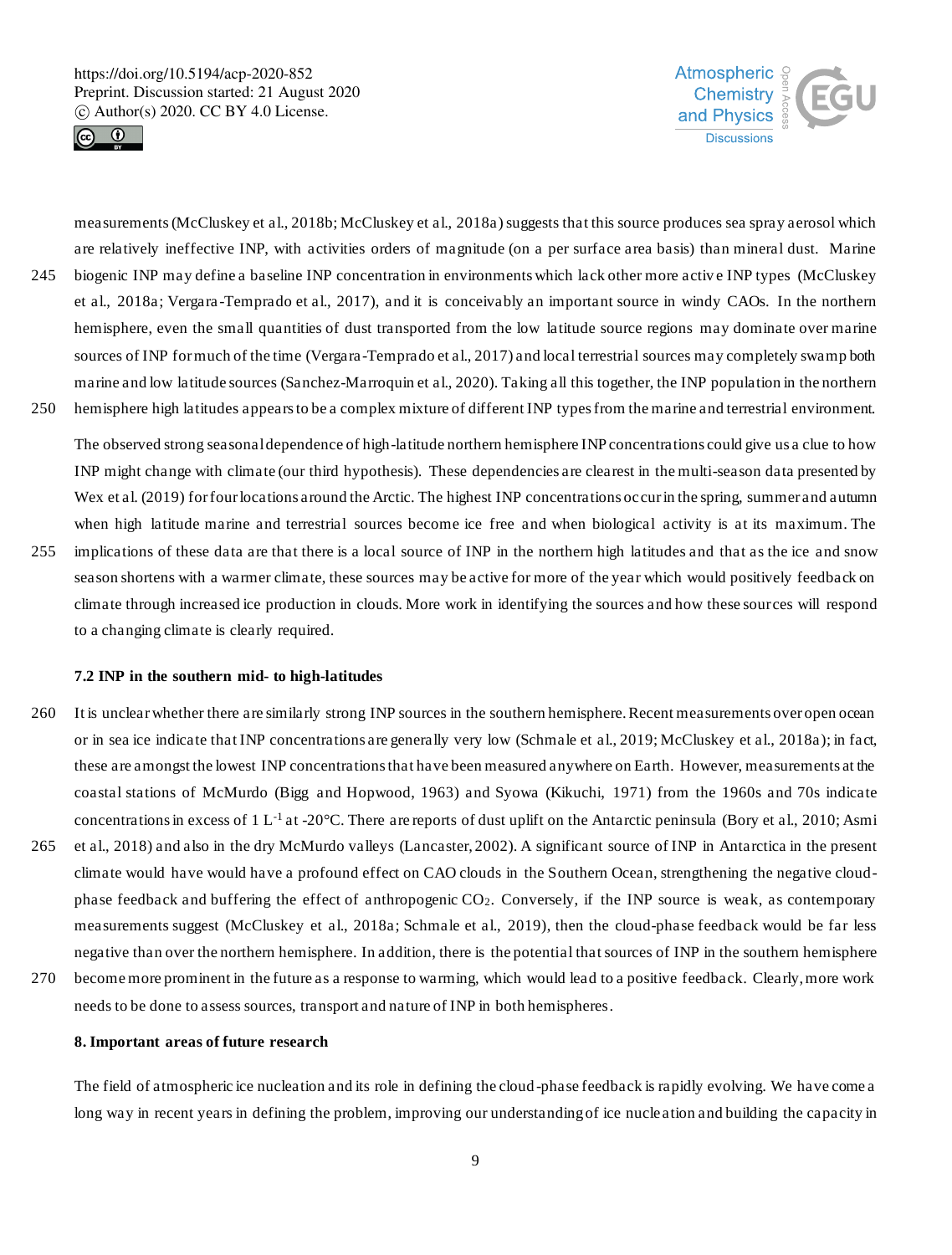



275 our models to deal with ice processes. However, while we can see that the climate system is very sensitive to the cloud -phase feedback, there are substantial knowledge, technology and skills gaps that need to be addressed in order to make quantitative predictions. Here we highlight some of the frontiers in the field which need to be addressed in order to reduce the uncertainty associated with the cloud-phase feedback.

# *Control of primary ice production by INP in global climate models.*

precipitation and cloud reflectivity (Vergara-Temprado et al., 2018).

280 Many global climate models do not represent the basic physical processes relevant for the cloud-phase feedback. For example, it has been shown that linking primary ice production to dust concentrations, amongst other changes, improved the representation of cold oceanic clouds (Gettelman et al., 2019; DeMott et al., 2010). This is an important result, but it must be acknowledged that there are many, sometimes more important, INP sources than low-latitude mineral dust, especially at high latitudes. Global climate models need to couple with a full model of INP, including sources and removal processes relevant to 285 specific cloud systems. Inclusion of INPs in climate models would open up the op portunity to simulate the number concentration of primary ice particles, which is required for a realistic simulation of the chain of processes that control

# *An INP measurement network.*

While aerosol properties such as their ability to activate to cloud droplets are made routinely around the world, INP 290 concentrations are not. To improve the representation of the cloud-phase feedback we have to be able to represent INP concentrations in our models. This can only come from suitable measurements in the right places. We need a global network of INP measurement sites making year-round measurements across the full range of mixed-phase cloud conditions, with high priority in regions where CAOs are particularly important (i.e. ~45 to 70°).

#### *Instrument development.*

- 295 Until very recently, the INP measurement community has lacked instruments that can operate on an autonomous basis and can access the full range of INP concentrations and temperatures relevant for the cloud -phase feedback. In order to access the full range of INP concentrations, this will most likely require several separate instruments operating in parallel, targeting the full range of temperature and saturations over which clouds form in the atmosphere. Developments such as a new semi-autonomous portable expansion chamber INP counter (Möhler et al. submitted) and the application of microfluidics technology(Tarn et al.,
- 300 2020)may offer routes to much improved instrumentation for routinely quantifying INP concentrations.

*Quantifying INP sources and their physical, chemical and biological controls*. We have to understand quantitatively where INPs relevant for the cloud-phase feedback come from and what drives their emission. Sources in the Arctic appear to be strongly seasonal and are likely to respond to a changing climate. Sources in the southern hemisphere are even less well defined. Terrestrial high-latitude sources associated with pro-glacial deposits may be very important, but we are only just 305 starting to quantify them.

*Dedicated field campaigns.*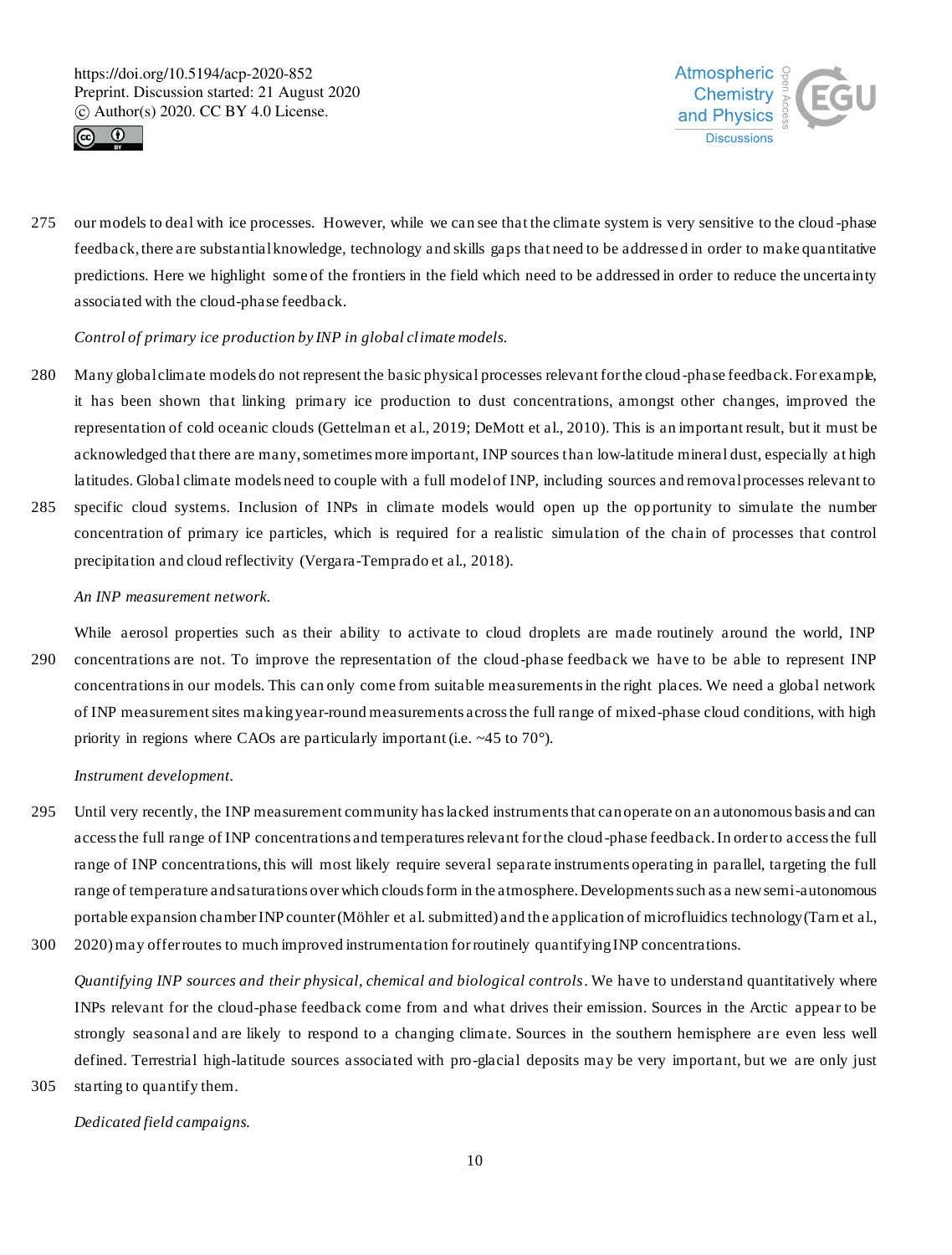



We need field campaigns focused on quantifying the relationship between aerosol (INP and CCN), mixed-phase clouds and boundary layer dynamics. We need to understand how the processes in these cloud systems depend upon the sea surface temperature and changes in aerosol availability. As well as being key to the cloud -phase feedback, cloud systems in CAOs 310 offer an opportunity to study a relatively repeatable weather regime that has a well-defined transition from mixed-phase stratus

to shallow convective clouds.

# *Development of global INP models which include all relevant sources.*

Many models create ice as a function of temperature (Meyers et al., 1992) or particles mass but lack the link to aerosol; this has been shown to be inadequate (DeMott et al., 2010). We have begun to build models of the global distribution of atmospheric 315 INP (Vergara-Temprado et al., 2017; Hoose et al., 2010; Spracklen and Heald, 2014), but we currently lack an understanding of mid- and high-latitude sources. We must also represent the INP removal processes, which in turn depend on a correct representation of the microphysics. It is only with INP models where there is a link to surface properties in key source regions that we can expect to be able to predict how INP distributions will change in response to climate change.

## *Cloud microphysics and dynamics.*

320 In addition to ice nucleation, other microphysical and dynamical processes are also extremely important for clouds and their response to a changing climate. Many of these other processes are also very uncertain, and are the topics o f extensive review articles in themselves. For example, secondary ice production remains a major challenge and has the potential to amplify the effect of a small concentration of INP. However, even the basic mechanisms leading to ice multiplication are unc lear (Field et al., 2017; Korolev and Leisner, 2020).

## 325

As a global civilisation striving to secure its future prosperity, wellbeing and sustainability, we need accurate predictions of our impact on Earth's climate. It is clear that our understanding of the cloud -phase feedback and ice-nucleating particles, as well as the representation of these processes in climate models, is limiting our ability to do this accurately. There is substantial evidence that the cloud-phase feedback has been too negative in climate models and the correction of this will lead to larger 330 ECS values (or will expose important compensating errors). Whether these large ECS values are plausible is a topic of hot debate, but if they are not feasible then it seems some other feedback is (or feedbacks are) too positive. Nevertheless, it is becoming very clear that the cloud-phase feedback contributes substantially to the uncertainty in predictions of the rate at

which our planet will warm in response to  $CO<sub>2</sub>$  emissions.

We argue that a concerted effort is needed from scientists working on different scales, from the det ailed microphysical,

335 biological and chemical processes associated with INP sources to those who can implement this knowledge to build a global understanding using state-of-the-art modelling tools. Without this underpinning knowledge and its suitable representation in our models, ECS will remain highly uncertain. But if it turns out that the larger ECS reported by some new climate models is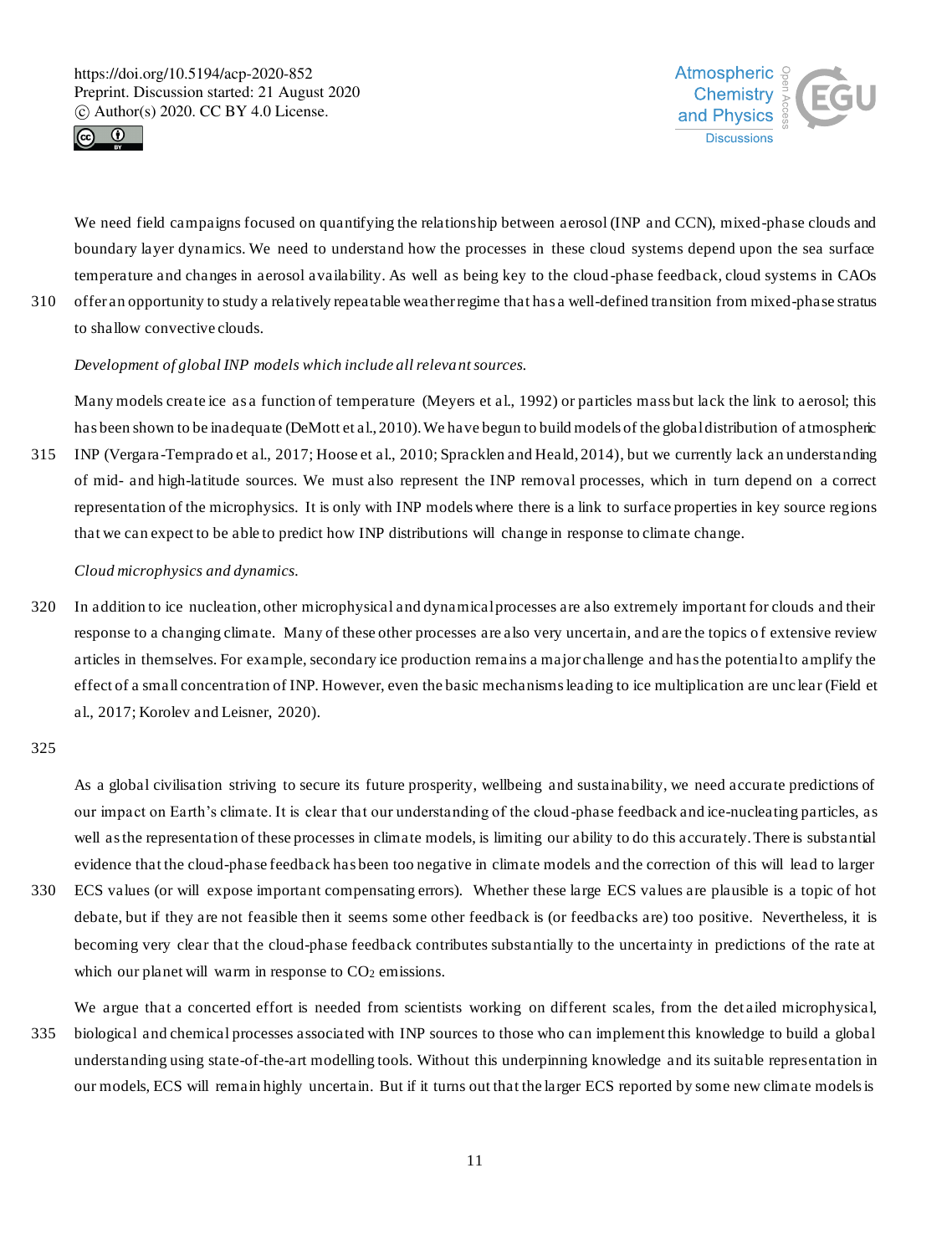



correct, then society will need to act even more assertively to limit the accumulation of  $CO<sub>2</sub>$  in our atmosphere. Hence, resolving the role of INP in the cloud-phase feedback needs to be a research priority for the coming years.

### 340

## **Acknowledgments**

We thank Daniel McCoy, Mark Zelinka and Trudy Storelvmo for helpful discussions in relation to climate feedbacks in models. In particular, we thank Mark Zelinka for providing access to ECS and feedback data associated with Zelinka et al. (2020). Conversations about historic data sets with Keith Bigg were invaluable. We are grateful to Heike Wex, Jesse Creamean,

345 Jingwei Yun and Allan Bertram for sending us data used in Figure 3. We acknowledge the European Union Horizon 2020 (MarineIce, European Research Council, 648661 and PRIMAVERA 641727) and the Natural Environment Research Council (NERC, M-Phase NE/T00648X/1).

#### **Author contribution**

All authors contributed to the writing of this manuscript and the ideas expressed within it.

# 350 **Competing interests**

The Authors declare no competing interests

## **References**

Andrews, T., Andrews, M. B., Bodas-Salcedo, A., Jones, G. S., Kuhlbrodt, T., Manners, J., Menary, M. B., Ridley, J., Ringer, M. A., Sellar, A. A., Senior, C. A., and Tang, Y.: Forcings, Feedbacks, and Climate Sensitivity in HadGEM3-GC3.1 and 355 UKESM1, Journal of Advances in Modeling Earth Systems, 11, 4377-4394, 10.1029/2019MS001866, 2019.

Asmi, E., Neitola, K., Teinilä, K., Rodriguez, E., Virkkula, A., Backman, J., Bloss, M., Jokela, J., Lihavainen, H., de Leeuw, G., Paatero, J., Aaltonen, V., Mei, M., Gambarte, G., Copes, G., Albertini, M., Fogwill, G. P., Ferrara, J., Barlasina, M. E., and Sánchez, R.: Primary sources control the variability of aerosol optical properties in t he Antarctic Peninsula, Tellus B: Chemical and Physical Meteorology, 70, 1-16, 10.1080/16000889.2017.1414571, 2018.

360 Atkinson, J. D., Murray, B. J., Woodhouse, M. T., Whale, T. F., Baustian, K. J., Carslaw, K. S., Dobbie, S., O'Sullivan, D., and Malkin, T. L.: The importance of feldspar for ice nucleation by mineral dust in mixed-phase clouds, Nature, 498, 355-358, 10.1038/nature12278, 2013.

Belosi, F., Santachiara, G., and Prodi, F.: Ice-forming nuclei in Antarctica: New and past measurements, Atmos. Res., 145- 146, 105-111, https://doi.org/10.1016/j.atmosres.2014.03.030, 2014.

365 Bigg, E. K., and Hopwood, S. C.: Ice Nuclei in the Antarctic, J. Atmos. Sci., 20, 185 -188, 10.1175/1520- 0469(1963)020<0185:INITA>2.0.CO;2, 1963.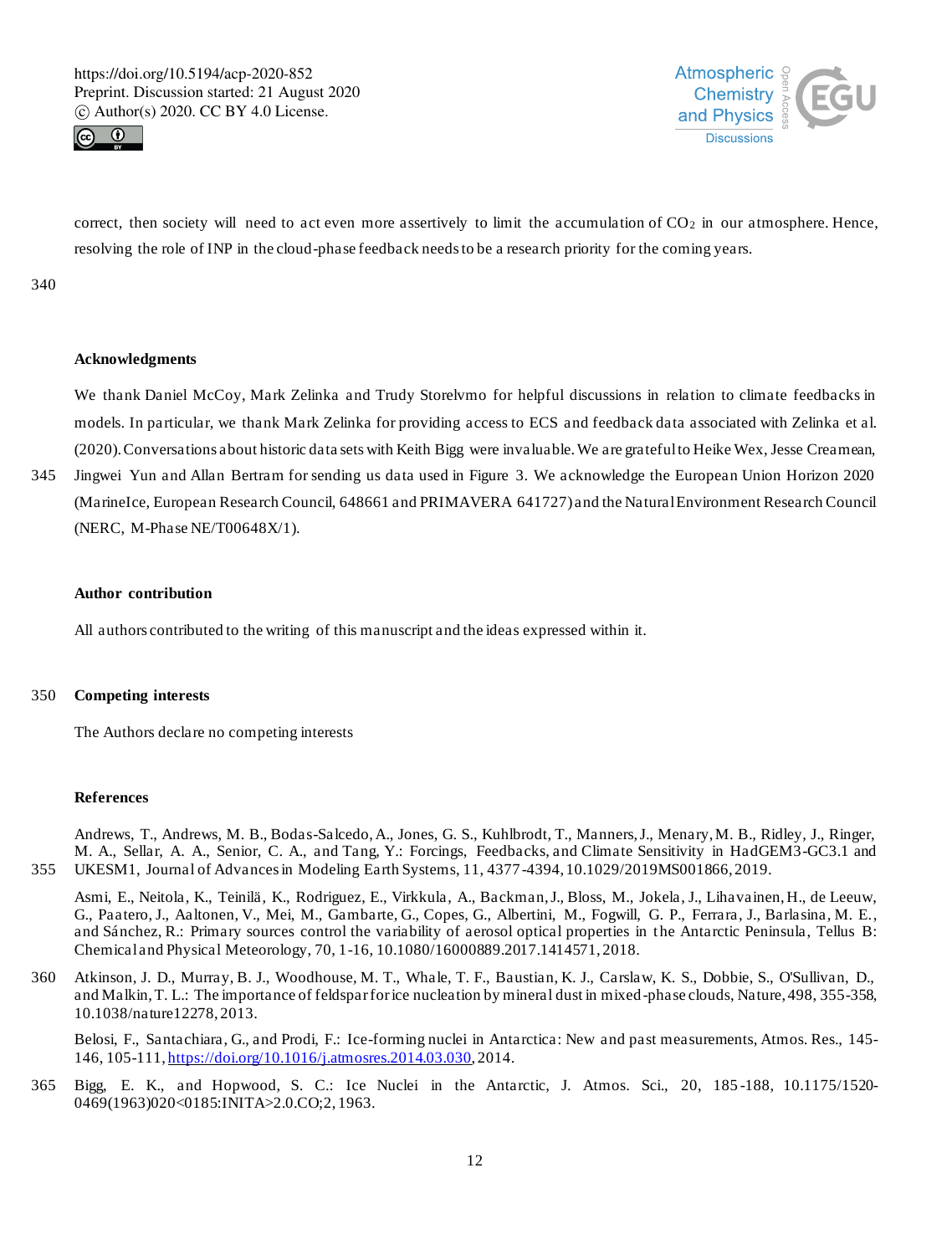



Bigg, E. K.: Ice Nucleus Concentrations in Remote Areas, J. Atmos. Sci., 30, 1153 -1157, 10.1175/1520- 0469(1973)030<1153:incira>2.0.co;2, 1973.

Bigg, E. K.: Ice forming nuclei in the high Arctic, Tellus B, 48, 223-233, 10.1034/j.1600-0889.1996.t01-1-00007.x, 1996.

370 Bigg, E. K., and Leck, C.: Properties of the aerosol over the central Arctic Ocean, J. Geophys. Res., 106, 32101 -32109, 10.1029/1999jd901136, 2001.

Bird, I., Cresswell, G., Humble, J., Norris, D., and Bigg, E. K.: ATMOSPHERIC ICE NUCLEI IN HIGH SOUTHERN LATITUDES, Journal of Meteorology, 18, 563-564, 10.1175/1520-0469(1961)018<0563:ainihs>2.0.co;2, 1961.

Bodas-Salcedo, A., Williams, K. D., Field, P. R., and Lock, A. P.: The Surface Downwelling Solar Radiation Surplus over the 375 Southern Ocean in the Met Office Model: The Role of Midlatitude Cyclone Clouds, J. Clim., 25, 7467 -7486, 10.1175/jcli-d-11-00702.1, 2012.

Bodas-Salcedo, A., Williams, K. D., Ringer, M. A., Beau, I., Cole, J. N. S., Dufresne, J. L., Koshiro, T., Stevens, B., Wang, Z., and Yokohata, T.: Origins of the Solar Radiation Biases over the Southern Ocean in CFMIP2 Models, J. Clim., 27, 41 -56, 10.1175/jcli-d-13-00169.1, 2014.

380 Bodas-Salcedo, A., Hill, P. G., Furtado, K., Williams, K. D., Field, P. R., Manners, J. C., Hyder, P., and Kato, S.: Large Contribution of Supercooled Liquid Clouds to the Solar Radiation Budget of the Southern Ocean, J. Clim., 29, 4213 -4228, 10.1175/jcli-d-15-0564.1, 2016.

Bodas-Salcedo, A., Mulcahy, J. P., Andrews, T., Williams, K. D., Ringer, M. A., Field, P. R., and Elsaesser, G. S.: Strong Dependence of Atmospheric Feedbacks on Mixed-Phase Microphysics and Aerosol-Cloud Interactions in HadGEM3, Journal 385 of Advances in Modeling Earth Systems, 11, 1735-1758, 10.1029/2019MS001688, 2019.

Bory, A., Wolff, E., Mulvaney, R., Jagoutz, E., Wegner, A., Ruth, U., and Elderfield, H.: Multiple sources supply eolian mineral dust to the Atlantic sector of coastal Antarctica: Evidence from recent snow layers at the top of Berkner Island ice sheet, Earth and Planetary Science Letters, 291, 138-148, https://doi.org/10.1016/j.epsl.2010.01.006, 2010.

Borys, R. D.: Studies of ice nucleation by Arctic aerosol on AGASP-II, Journal of Atmospheric Chemistry, 9, 169-185, 390 10.1007/BF00052831, 1989.

Bullard, J. E., Baddock, M., Bradwell, T., Crusius, J., Darlington, E., Gaiero, D., Gassó, S., Gisladottir, G., Hodgkins, R., McCulloch, R., McKenna -Neuman, C., Mockford, T., Stewart, H., and Thorsteinsson, T.: High-latitude dust in the Earth system, Rev. Geophys., 54, 447-485, 10.1002/2016RG000518, 2016.

Ceppi, P., Hartmann, D. L., and Webb, M. J.: Mechanisms of the Negative Shortwave Cloud Feedback in Middle to High 395 Latitudes, J. Clim., 29, 139-157, 10.1175/jcli-d-15-0327.1, 2016.

Ceppi, P., Brient, F., Zelinka, M. D., and Hartmann, D. L.: Cloud feedback mechanisms and their representation in global climate models, Wiley Interdisciplinary Reviews-Climate Change, 8, 10.1002/wcc.465, 2017.

Cesana, G., Waliser, D. E., Jiang, X., and Li, J. L. F.: Multimodel evaluation of cloud phase transition using satellite and reanalysis data, J. Geophys. Res., 120, 7871-7892, 10.1002/2014jd022932, 2015.

400 Choi, Y.-S., Lindzen, R. S., Ho, C.-H., and Kim, J.: Space observations of cold-cloud phase change, Proc. Natl. Acad. Sci. USA, 107, 11211-11216, 10.1073/pnas.1006241107, 2010.

Collins M., M. S., L. Bouwer, S.-M. Cheong, T. Frölicher, H. Jacot Des Combes, M. Koll Roxy, I. Losada, K. McInnes, B. Ratter, E. Rivera -Arriaga, R.D. Susanto, D. Swingedouw, L. Tibig, : Long-term Climate Change: Projections, Commitments and Irreversibility Pages 1029 to 1076, in: Climate Change 2013 – The Physical Science Basis: Working Group I Contribution

405 to the Fifth Assessment Report of the Intergovernmental Pa nel on Climate Change, edited by: Change, I. P. o. C., Cambridge University Press, Cambridge, 1029-1136, 2014.

Conen, F., Stopelli, E., and Zimmermann, L.: Clues that decaying leaves enrich Arctic air with ice nucleating particles, Atmo s. Environ., 129, 91-94, https://doi.org/10.1016/j.atmosenv.2016.01.027, 2016.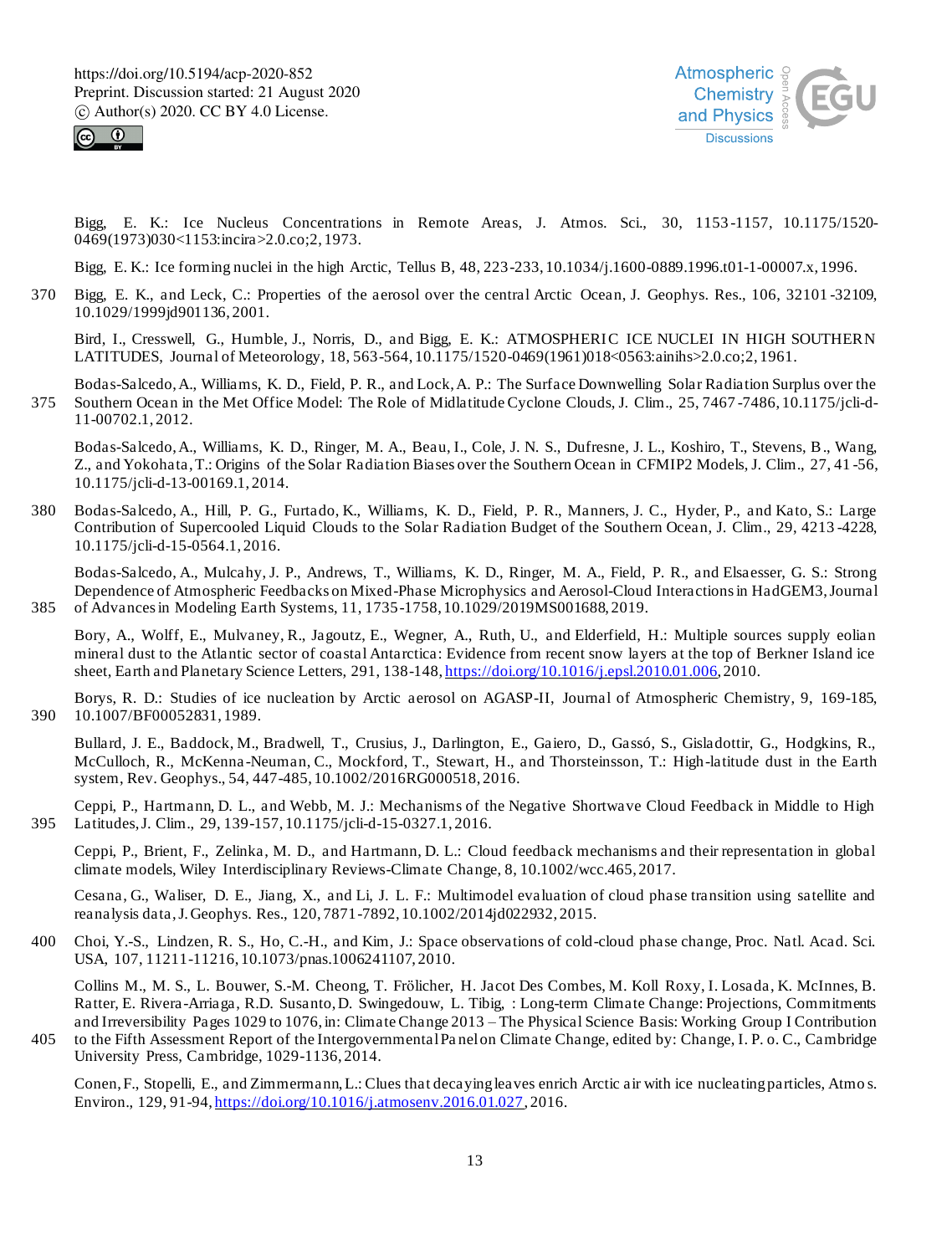



Creamean, J. M., Kirpes, R. M., Pratt, K. A., Spada, N. J., Maahn, M., de Boer, G., Schnell, R. C., and China, S.: Marine and 410 terrestrial influences on ice nucleating particles during continuous springtime measurements in an Arctic oilfield location, Atmos. Chem. Phys., 18, 18023-18042, 10.5194/acp-18-18023-2018, 2018.

Creamean, J. M., Cross, J. N., Pickart, R., McRaven, L., Lin, P., Pacini, A., Hanlon, R., Schmale, D. G., Ceniceros, J., Aydell, T., Colombi, N., Bolger, E., and DeMott, P. J.: Ice Nucleating Particles Carried From Below a Phytoplankton Bloom to the Arctic Atmosphere, Geophys. Res. Lett., 46, 8572-8581, 10.1029/2019GL083039, 2019.

415 DeMott, P. J., Prenni, A. J., Liu, X., Kreidenweis, S. M., Petters, M. D., Twohy, C. H., Richardson, M. S., Eidhammer, T., and Rogers, D. C.: Predicting global atmospheric ice nuclei distributions and their impacts on climate, Proc. Natl. Acad. Sci. USA, 107, 11217-11222, 2010.

DeMott, P. J., Hill, T. C. J., McCluskey, C. S., Prather, K. A., Collins, D. B., Sullivan, R. C., Ruppel, M. J., Mason, R. H., Irish, V. E., Lee, T., Hwang, C. Y., Rhee, T. S., Snider, J. R., McMeeking, G. R., Dhaniyala, S., Lewis, E. R., Wentzell, J. J.

420 B., Abbatt, J., Lee, C., Sultana, C. M., Ault, A. P., Axson, J. L., Diaz Martinez, M., Venero, I., Santos-Figueroa, G., Stokes, M. D., Deane, G. B., Mayol-Bracero, O. L., Grassian, V. H., Bertram, T. H., Bertram, A. K., Moffett, B. F., and Franc, G. D.: Sea spray aerosol as a unique source of ice nucleating particles, P. Natl. Acad. Sci. USA, 113, 5797 -5803, 10.1073/pnas.1514034112, 2016.

Desai, N., Chandrakar, K. K., Kinney, G., Cantrell, W., and Shaw, R. A.: Aerosol-Mediated Glaciation of Mixed-Phase Clouds: 425 Steady-State Laboratory Measurements, Geophys. Res. Lett., 46, 9154-9162, 10.1029/2019GL083503, 2019.

Field, P. R., Lawson, R. P., Brown, P. R. A., Lloyd, G., Westbrook, C., Moisseev, D., Miltenberger, A., Nenes, A., Blyth , A., Choularton, T., Connolly, P., Buehl, J., Crosier, J., Cui, Z., Dearden, C., DeMott, P., Flossmann, A., Heymsfield, A., Huang, Y., Kalesse, H., Kanji, Z. A., Korolev, A., Kirchgaessner, A., Lasher-Trapp, S., Leisner, T., McFarquhar, G., Phillips, V., Stith, J., and Sullivan, S.: Secondary Ice Production: Current State of the Science and Recommendations for the Future, 430 Meteorological Monographs, 58, 7.1-7.20, 10.1175/amsmonographs-d-16-0014.1, 2017.

Fletcher, J., Mason, S., and Jakob, C.: The Climatology, Meteorology, and Boundary Layer Structure of Marine Cold Air Outbreaks in Both Hemispheres, J. Clim., 29, 1999-2014, 10.1175/jcli-d-15-0268.1, 2016.

Flyger, H., and Heidam, N. Z.: Ground level measurements of the summer tropospheric aerosol in Northern Greenland, J. Aerosol Sci., 9, 157-168, https://doi.org/10.1016/0021-8502(78)90075-7, 1978.

435 Forster, P. M., Maycock, A. C., McKenna, C. M., and Smith, C. J.: Latest climate models confirm need for urgent mitigation, Nature Climate Change, 10, 7-10, 10.1038/s41558-019-0660-0, 2020.

Frey, W. R., and Kay, J. E.: The influence of extratropical cloud phase and amount feedbacks on climate sensitivity, Climate Dynamics, 50, 3097-3116, 10.1007/s00382-017-3796-5, 2018.

Gettelman, A., Hannay, C., Bacmeister, J. T., Neale, R. B., Pendergrass, A. G., Danabasoglu, G., Lamarque, J.-F., Fasullo, J. 440 T., Bailey, D. A., Lawrence, D. M., and Mills, M. J.: High Climate Sensitivity in the Community Earth System Model Version 2 (CESM2), Geophys. Res. Lett., 46, 8329-8337, 10.1029/2019gl083978, 2019.

Harrison, A. D., Lever, K., Sanchez-Marroquin, A., Holden, M. A., Whale, T. F., Tarn, M. D., McQuaid, J. B., and Murray, B. J.: The ice-nucleating ability of quartz immersed in water and its atmospheric importance compared to K-feldspar, Atmos. Chem. Phys., 19, 11343-11361, 10.5194/acp-19-11343-2019, 2019.

445 Herbert, R. J., Murray, B. J., Dobbie, S. J., and Koop, T.: Sensitivity of liquid clouds to homogenous freezing parameterizations, Geophys. Res. Lett., 42, 1599-1605, 10.1002/2014GL062729, 2015.

Holden, M. A., Whale, T. F., Tarn, M. D., O'Sullivan, D., Walshaw, R. D., Murray, B. J., Meldrum, F. C., and Christenson, H. K.: High-speed imaging of ice nucleation in water proves the existence of active sites, Science Advances, 5, eaav4316, 2019.

450 Hoose, C., Kristjánsson, J. E., Chen, J.-P., and Hazra, A.: A Classical-Theory-Based Parameterization of Heterogeneous Ice Nucleation by Mineral Dust, Soot, and Biological Particles in a Global Climate Model, J. Atmos. Sci., 67, 2483-2503, 10.1175/2010jas3425.1, 2010.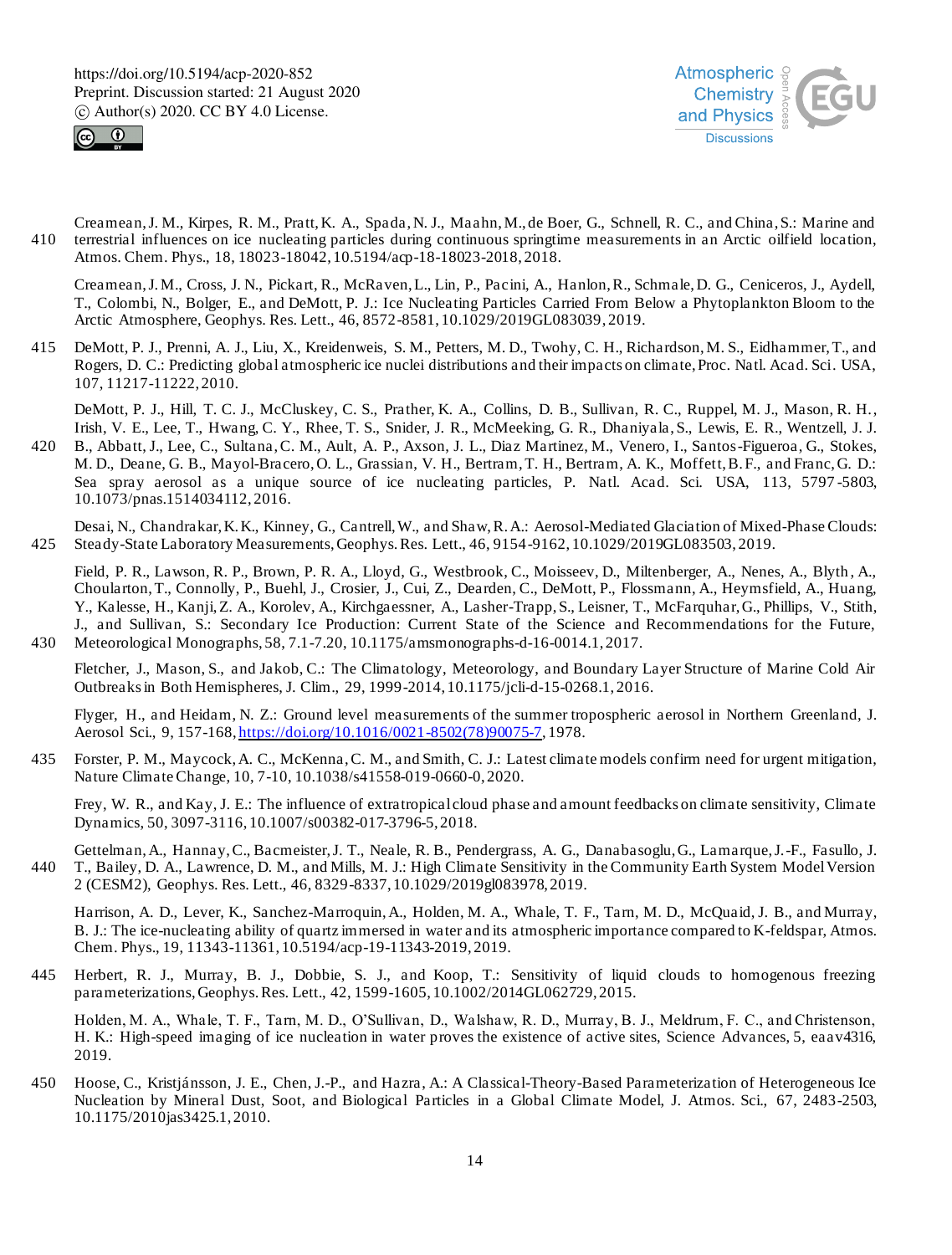



Hoose, C., and Möhler, O.: Heterogeneous ice nucleation on atmospheric aerosols: a review of results from laboratory experiments, Atmos. Chem. Phys., 12, 9817-9854, 10.5194/acp-12-9817-2012, 2012.

455 Hope, C.: The \$10 trillion value of better information about the transient climate response, Philosophical Transactions of th e Royal Society A: Mathematical, Physical and Engineering Sciences, 373, 20140429, doi:10.1098/rsta.2014.0429, 2015.

Hu, Y., Rodier, S., Xu, K.-m., Sun, W., Huang, J., Lin, B., Zhai, P., and Josset, D.: Occurrence, liquid water content, and fraction of supercooled water clouds from combined CALIOP/IIR/MODIS measurements, J. Geophys. Res., 115, 10.1029/2009JD012384, 2010.

460 Irish, V. E., Elizondo, P., Chen, J., Chou, C., Charette, J., Lizotte, M., Ladino, L. A., Wilson, T. W., Gosselin, M., Murray , B. J., Polishchuk, E., Abbatt, J. P. D., Miller, L. A., and Bertram, A. K.: Ice-nucleating particles in Canadian Arctic sea-surface microlayer and bulk seawater, Atmos. Chem. Phys., 17, 10583-10595, 10.5194/acp-17-10583-2017, 2017.

Irish, V. E., Hanna, S. J., Willis, M. D., China, S., Thomas, J. L., Wentzell, J. J. B., Cirisan, A., Si, M., Leaitch, W. R., Murphy, J. G., Abbatt, J. P. D., Laskin, A., Girard, E., and Bertram, A. K.: Ice nucleating particles in the marine boundary layer in the 465 Canadian Arctic during summer 2014, Atmos. Chem. Phys., 19, 1027-1039, 10.5194/acp-19-1027-2019, 2019a.

Irish, V. E., Hanna, S. J., Xi, Y., Boyer, M., Polishchuk, E., Ahmed, M., Chen, J., Abbatt, J. P. D., Gosselin, M., Chang, R., Miller, L. A., and Bertram, A. K.: Revisiting properties and concentrations of ice-nucleating particles in the sea surface microlayer and bulk seawater in the Canadian Arctic during summer, Atmos. Chem. Phys., 19, 7775-7787, 10.5194/acp-19- 7775-2019, 2019b.

470 Kanitz, T., Seifert, P., Ansmann, A., Engelmann, R., Althausen, D., Casiccia, C., and Rohwer, E. G.: Contrasting the impact of aerosols at northern and southern midlatitudes on heterogeneous ice formation, Geophys. Res. Lett., 38, L17802, 10.1029/2011gl048532, 2011.

Kanji, Z. A., Ladino, L. A., Wex, H., Boose, Y., Burkert-Kohn, M., Cziczo, D. J., and Krämer, M.: Overview of Ice Nucleating Particles, Meteorological Monographs, 58, 1.1-1.33, 10.1175/amsmonographs-d-16-0006.1, 2017.

475 Kay, J. E., Wall, C., Yettella, V., Medeiros, B., Hannay, C., Caldwell, P., and Bitz, C.: Global Climate Impacts of Fixing th e Southern Ocean Shortwave Radiation Bias in the Community Earth System Model (CESM), J. Clim., 29, 4617-4636, 10.1175/jcli-d-15-0358.1, 2016.

Kikuchi, K.: Observation of concentration of ice nuclei at Syowa station, Antarctica, J. Meteor. Soc. Japan, 49, 20 -31, 1971.

Komurcu, M., Storelvmo, T., Tan, I., Lohma nn, U., Yun, Y., Penner, J. E., Wang, Y., Liu, X., and Takemura, T.: 480 Intercomparison of the cloud water phase among global climate models, J. Geophys. Res., 119, 3372 -3400, 10.1002/2013JD021119, 2014.

Koop, T., and Mahowald, N.: The seeds of ice in clouds, Nature, 498, 302, 10.1038/nature12256, 2013.

Korolev, A., and Leisner, T.: Review of experimental studies on secondary ice production, Atmos. Chem. Phys. Discuss., 2020, 1-42, 10.5194/acp-2020-537, 2020.

485 Lancaster, N.: Flux of Eolian Sediment in the McMurdo Dry Valleys, Antarctica: A Preliminary Assessment, Arct. Antarct. Alp. Res., 34, 318-323, 10.2307/1552490, 2002.

McCluskey, C. S., Hill, T. C. J., Humphries, R. S., Rauker, A. M., Moreau, S., Strutton, P. G., Chambers, S. D., Williams, A. G., McRobert, I., Ward, J., Keywood, M. D., Harnwell, J., Ponsonby, W., Loh, Z. M., Krummel, P. B., Protat, A., Kreidenweis, S. M., and DeMott, P. J.: Observations of Ice Nucleating Particles Over Southern Ocean Waters, Geophys. Res. Lett., 45,

490 11,989-911,997, 10.1029/2018gl079981, 2018a.

McCluskey, C. S., Ovadnevaite, J., Rinaldi, M., Atkinson, J., Belosi, F., Ceburnis, D., Marullo, S., Hill, T. C. J., Lohmann, U., Kanji, Z. A., O'Dowd, C., Kreidenweis, S. M., and DeMott, P. J.: Marine and Terrestrial Organic Ice -Nucleating Particles in Pristine Marine to Continentally Influenced Northeast Atlantic Air Masses, J. Geophys. Res., 123, 6196 -6212, 10.1029/2017JD028033, 2018b.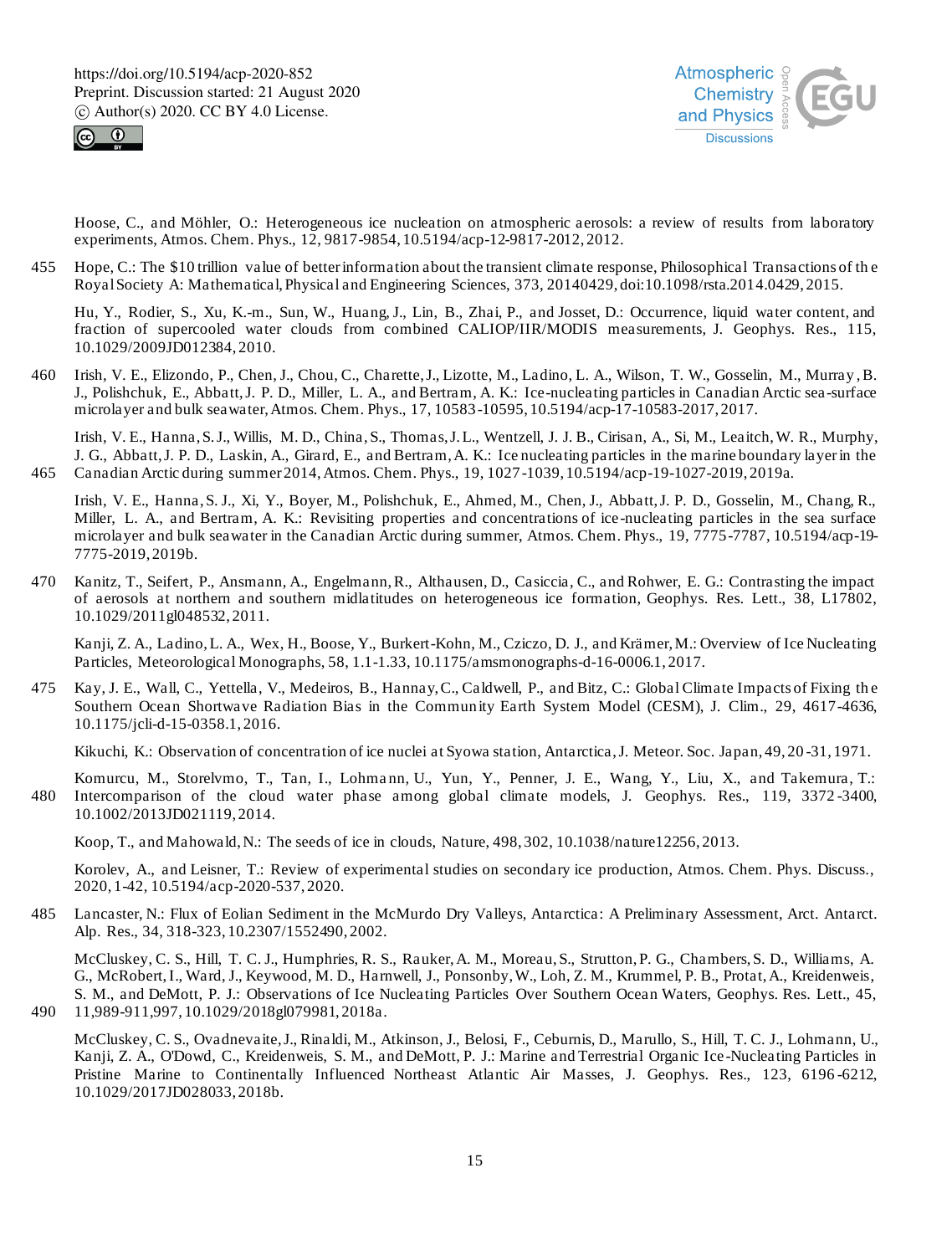



495 McCoy, D. T., Hartmann, D. L., Zelinka, M. D., Ceppi, P., and Grosvenor, D. P.: Mixed -phase cloud physics and Southern Ocean cloud feedback in climate models, J. Geophys. Res., 120, 9539-9554, 10.1002/2015JD023603, 2015.

McCoy, D. T., Hartmann, D. L., and Zelinka, M. D.: Chapter 9 - Mixed-Phase Cloud Feedbacks, in: Mixed-Phase Clouds, edited by: Andronache, C., Elsevier, 215-236, 2018.

Meyers, M. P., Demott, P. J., and Cotton, W. R.: New Primary Ice-Nucleation Parameterizations in an Explicit Cloud Model, 500 J. App. Meteorol., 31, 708-721, 1992.

Mitchell, J. F. B., Senior, C. A., and Ingram, W. J.: C02 and climate: a missing feedback?, Nature, 341, 132-134, 10.1038/341132a0, 1989.

Morrison, A. E., Siems, S. T., and Manton, M. J.: A Three-Year Climatology of Cloud-Top Phase over the Southern Ocean and North Pacific, J. Clim., 24, 2405-2418, 10.1175/2010jcli3842.1, 2011.

505 Mossop, S. C., and Thorndike, N. S. C.: The Use of Membrane Filters in Measurements of Ice Nucleus Concentration. I. Effect of Sampled Air Volume, J. App. Meteorol., 5, 474-480, 10.1175/1520-0450(1966)005<0474:TUOMFI>2.0.CO;2, 1966.

Murray, B. J., O'Sullivan, D., Atkinson, J. D., and Webb, M. E.: Ice nucleation by particles immersed in supercooled cloud droplets, Chem. Soc. Rev., 41, 6519-6554, 10.1039/c2cs35200a, 2012.

O'Sullivan, D., Murray, B. J., Malkin, T. L., Whale, T. F., Umo, N. S., Atkinson, J. D., Price, H. C., Baustian, K. J., Browse, 510 J., and Webb, M. E.: Ice nucleation by fertile soil dusts: relative importance of mineral and biogenic components, Atmos. Chem. Phys., 14, 1853-1867, 10.5194/acp-14-1853-2014, 2014.

Palmer, T.: Short-term tests validate long-term estimates of climate change, Nature, 582, 185-186 10.1038/d41586-020-01484- 5, 2020.

Paramonov, M., David, R. O., Kretzschmar, R., and Kanji, Z. A.: A laboratory investigation of the ice nucleation efficiency of 515 three types of mineral and soil dust, Atmos. Chem. Phys., 18, 16515-16536, 10.5194/acp-18-16515-2018, 2018.

Peckhaus, A., Kiselev, A., Hiron, T., Ebert, M., and Leisner, T.: A comparative study of K-rich and Na/Ca -rich feldspar icenucleating particles in a nanoliter droplet freezing assay, Atmos. Chem. Phys., 16, 11477-11496, 10.5194/acp-16-11477-2016, 2016.

Pithan, F., Svensson, G., Caballero, R., Chechin, D., Cronin, T. W., Ekman, A. M. L., Neggers, R., Shupe, M. D., Solomon, 520 A., Tjernström, M., and Wendisch, M.: Role of air-mass transformations in exchange between the Arctic and mid-latitudes, Nature Geosci., 11, 805-812, 10.1038/s41561-018-0234-1, 2018.

Prospero, J. M., Bullard, J. E., and Hodgkins, R.: High-Latitude Dust Over the North Atlantic: Inputs from Icelandic Proglacial Dust Storms, Science, 335, 1078-1082, 2012.

Rogers, D. C., DeMott, P. J., and Kreidenweis, S. M.: Airborne measurements of tropospheric ice -nucleating aerosol particles 525 in the Arctic spring, J. Geophys. Res., 106, 15053-15063, 2001.

Sanchez-Marroquin, A., Arnalds, O., Baustian-Dorsi, K. J., Browse, J., Dagsson-Waldhauserova, P., Harrison, A. D., Maters, E. C., Pringle, K. J., Vergara -Temprado, J., Burke, I. T., McQuaid, J. B., Carslaw, K. S., and Murray, B. J.: Iceland is an episodic source of atmospheric ice-nucleating particles relevant for mixed-phase clouds, Science Advances, 6, eaba8137, 10.1126/sciadv.aba8137, 2020.

- 530 Schmale, J., Baccarini, A., Thurnherr, I., Henning, S., Efraim, A., Regayre, L., Bolas, C., Hartmann, M., Welti, A., Le htipalo, K., Aemisegger, F., Tatzelt, C., Landwehr, S., Modini, R. L., Tummon, F., Johnson, J. S., Harris, N., Schnaiter, M., Toffoli, A., Derkani, M., Bukowiecki, N., Stratmann, F., Dommen, J., Baltensperger, U., Wernli, H., Rosenfeld, D., Gysel-Beer, M., and Carslaw, K. S.: Overview of the Antarctic Circumnavigation Expedition: Study of Preindustrial-like Aerosols and Their Climate Effects (ACE-SPACE), B. Am. Meteorol. Soc., 100, 2260-2283, 10.1175/BAMS-D-18-0187.1, 2019.
- 535 Schnell, R. C., and Vali, G.: Freezing nuclei in marine waters, Tellus, 27, 321-323, 10.3402/tellusa.v27i3.9911, 1975.

Schnell, R. C., and Vali, G.: BIOGENIC ICE NUCLEI .1. TERRESTRIAL AND MARINE SOURCES, J. Atmos. Sci., 33, 1554-1564, 10.1175/1520-0469(1976)033<1554:binpit>2.0.co;2, 1976.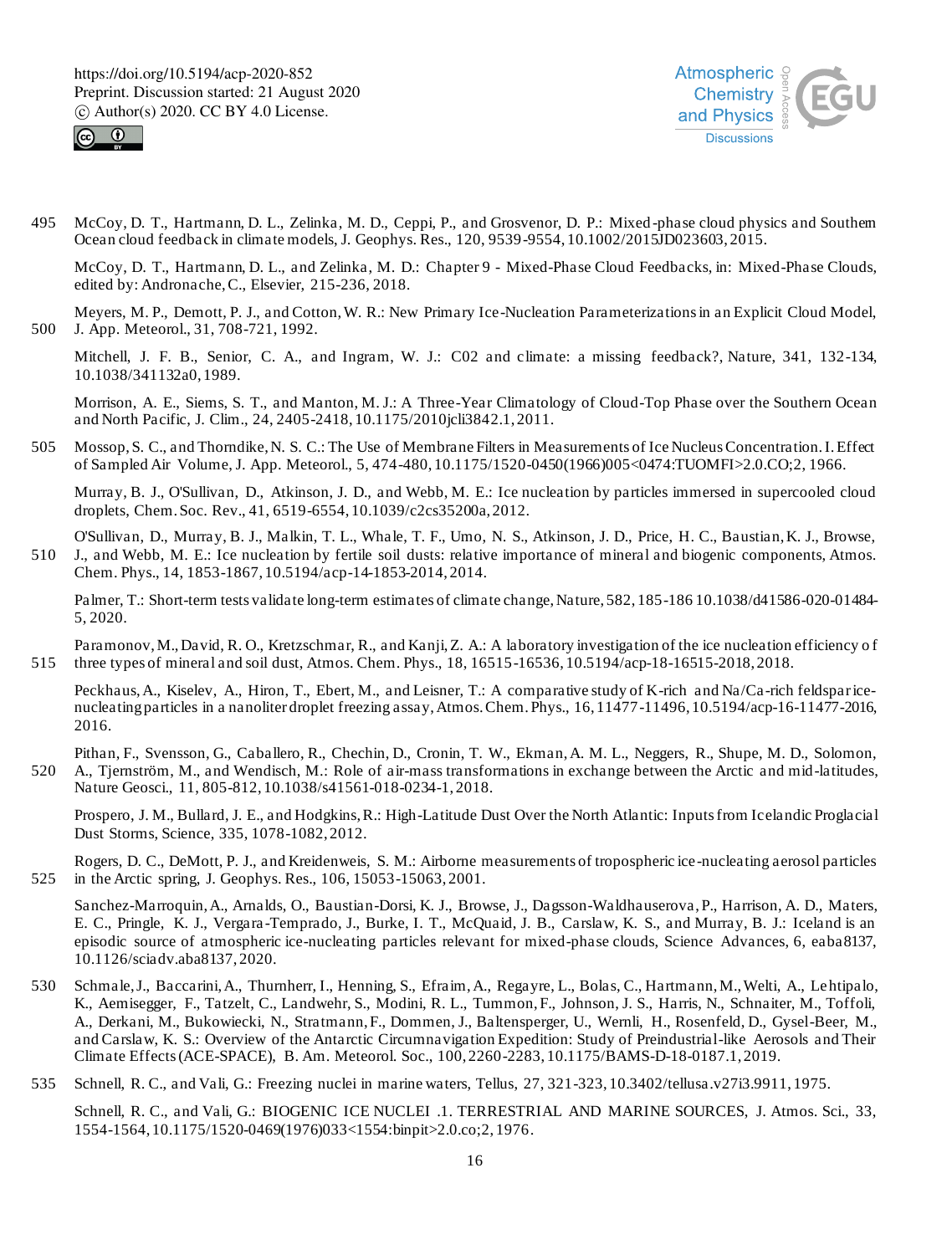



Schnell, R. C.: Ice Nuclei in Seawater, Fog Water and Marine Air off the Coast of Nova Scotia: Summer 1975, J. Atmos. Sci., 34, 1299-1305, 10.1175/1520-0469(1977)034<1299:inisfw>2.0.co;2, 1977.

- 540 Sherwood, S., Webb, M. J., Annan, J. D., Armour, K. C., Forster, P. M., Hargreaves, J. C., Hegerl, G., Klein, S. A., Marvel, K. D., Rohling, E. J., Watanabe, M., Andrews, T., Braconnot, P., Bretherton, C. S., Foster, G. L., Hausfather, Z., Heydt, A. S. v. d., Knutti, R., Mauritsen, T., Norris, J. R., Proistosescu, C., Rugenstein, M., Schmidt, G. A., Tokarska, K. B., and Zelinka, M. D.: An assessment of Earth's climate sensitivity using multiple lines of evidence, Rev. Geophys., n/a, e2019RG000678, 10.1029/2019RG000678, 2020.
- 545 Spracklen, D. V., and Heald, C. L.: The contribution of fungal spores and bacteria to regional and global aerosol number and ice nucleation immersion freezing rates, Atmos. Chem. Phys., 14, 9051-9059, 10.5194/acp-14-9051-2014, 2014.

Steinke, I., Funk, R., Busse, J., Iturri, A., Kirchen, S., Leue, M., Mohler, O., Schwartz, T., Schnaiter, M., Sierau, B., Toprak, E., Ullrich, R., Ulrich, A., Hoose, C., and Leisner, T.: Ice nucleation activity of agricultural soil dust aerosols from Mongolia, Argentina, and Germany, J. Geophys. Res., 121, 13559-13576, 10.1002/2016jd025160, 2016.

550 Stevens, R. G., Loewe, K., Dearden, C., Dimitrelos, A., Possner, A., Eirund, G. K., Raatikainen, T., Hill, A. A., Shipway, B. J., Wilkinson, J., Romakkaniemi, S., Tonttila, J., Laaksonen, A., Korhonen, H., Connolly, P., Lohmann , U., Hoose, C., Ekman, A. M. L., Carslaw, K. S., and Field, P. R.: A model intercomparison of CCN-limited tenuous clouds in the high Arctic, Atmos. Chem. Phys., 18, 11041-11071, 10.5194/acp-18-11041-2018, 2018.

Storelvmo, T., Tan, I., and Korolev, A. V.: Cloud Phase Changes Induced by CO2 Warming—a Powerful yet Poorly 555 Constrained Cloud-Climate Feedback, Current Climate Change Reports, 1, 288-296, 10.1007/s40641-015-0026-2, 2015.

Storelvmo, T.: Aerosol Effects on Climate via Mixed-Phase and Ice Clouds, Annual Review of Earth and Planetary Sciences, 45, 199-222, 10.1146/annurev-earth-060115-012240, 2017.

Tan, I., Storelvmo, T., and Choi, Y.-S.: Spaceborne lidar observations of the ice-nucleating potential of dust, polluted dust, and smoke aerosols in mixed-phase clouds, J. Geophys. Res., 119, 6653-6665, 10.1002/2013JD021333, 2014.

560 Tan, I., Storelvmo, T., and Zelinka, M. D.: Observational constraints on mixed -phase clouds imply higher climate sensitivity, Science, 352, 224-227, 10.1126/science.aad5300, 2016.

Tarn, M. D., Sikora, S. N. F., Porter, G. C. E., Wyld, B. V., Alayof, M., Reicher, N., Harrison, A. D., Rudich, Y., Shim, J.-u., and Murray, B. J.: On-chip analysis of atmospheric ice-nucleating particles in continuous flow, Lab on a Chip, 10.1039/D0LC00251H, 2020.

565 Tobo, Y., Adachi, K., DeMott, P. J., Hill, T. C. J., Hamilton, D. S., Mahowald, N. M., Nagatsuka, N., Ohata, S., Uetake, J., Kondo, Y., and Koike, M.: Glacially sourced dust as a potentially significant source of ice nucleating particles, Nature Ge osci., 12, 253-258, 10.1038/s41561-019-0314-x, 2019.

Trenberth, K. E., and Fasullo, J. T.: Simulation of Present-Day and Twenty-First-Century Energy Budgets of the Southern Oceans, J. Clim., 23, 440-454, 10.1175/2009jcli3152.1, 2010.

570 Vergara-Temprado, J., Murray, B. J., Wilson, T. W., O'Sullivan, D., Browse, J., Pringle, K. J., Ardon-Dryer, K., Bertram, A. K., Burrows, S. M., Ceburnis, D., DeMott, P. J., Mason, R. H., O'Dowd, C. D., Rinaldi, M., and Carslaw, K. S.: Contribution of feldspar and marine organic aerosols to global ice nucleating particle concentrations, Atmos. Chem. Phys., 17, 3637 -3658, 10.5194/acp-17-3637-2017, 2017.

Vergara-Temprado, J., Miltenberger, A. K., Furtado, K., Grosvenor, D. P., Shipway, B. J., Hill, A. A., Wilkinson, J. M., Field, 575 P. R., Murray, B. J., and Carslaw, K. S.: Strong control of Southern Ocean cloud reflectivity by ice -nucleating particles, P. Natl. Acad. Sci. USA, 10.1073/pnas.1721627115, 2018.

Wang, C., Zhang, L., Lee, S.-K., Wu, L., and Mechoso, C. R.: A global perspective on CMIP5 climate model biases, Nature Climate Change, 4, 201-205, 10.1038/nclimate2118, 2014.

Wex, H., Huang, L., Zhang, W., Hung, H., Traversi, R., Becagli, S., Sheesley, R. J., Moffett, C. E., Barrett, T. E., Bossi, R., 580 Skov, H., Hünerbein, A., Lubitz, J., Löffler, M., Linke, O., Hartmann, M., Herenz, P., and Stratmann, F.: Annual variability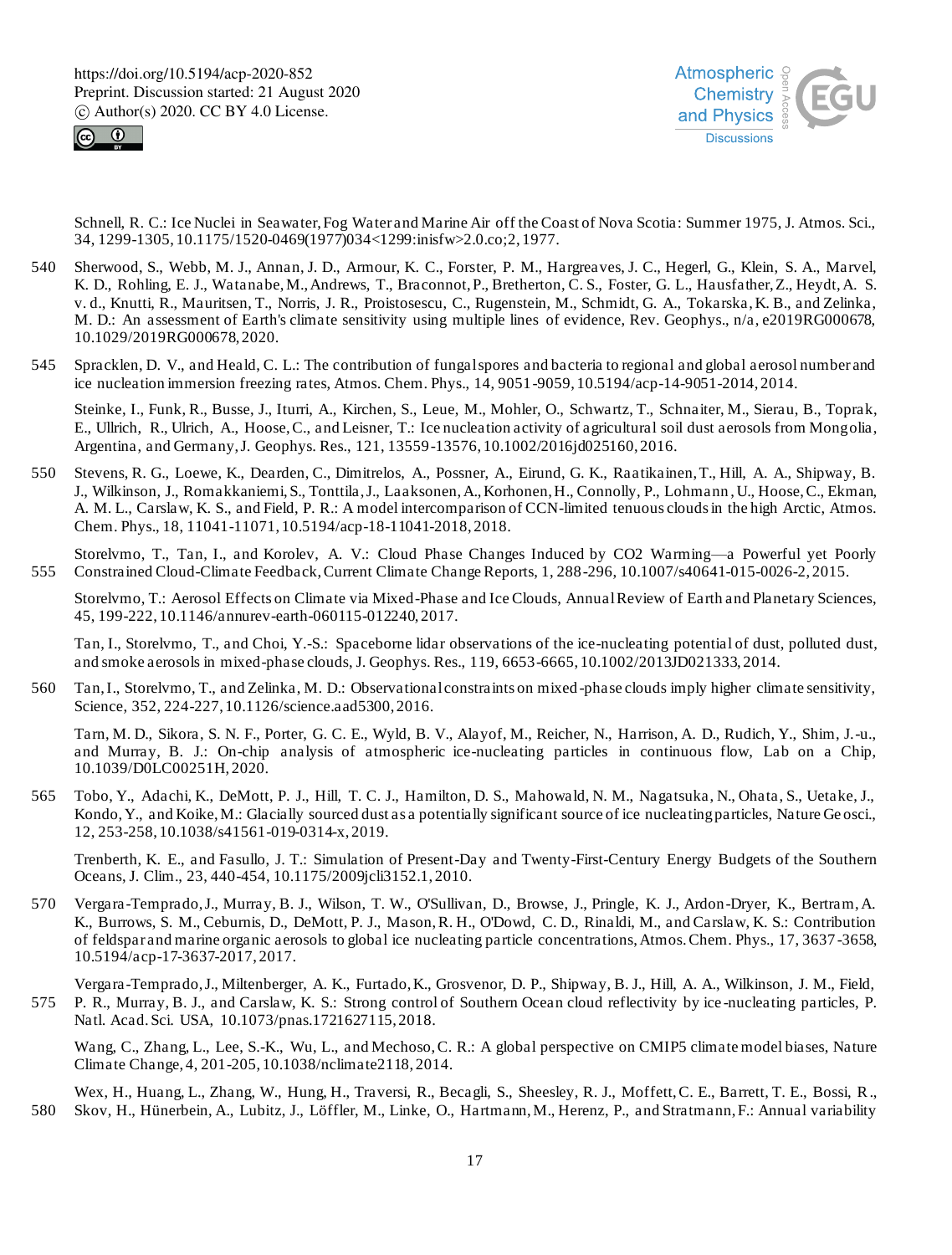



of ice-nucleating particle concentrations at different Arctic locations, Atmos. Chem. Phys., 19, 5293 -5311, 10.5194/acp-19- 5293-2019, 2019.

Wilson, T. W., Ladino, L. A., Alpert, P. A., Breckels, M. N., Brooks, I. M., Browse, J., Burrows, S. M., Carslaw, K. S., Huffman, J. A., Judd, C., Kilthau, W. P., Mason, R. H., McFiggans, G., Miller, L. A., Najera, J. J., Polishchuk, E., Rae, S., 585 Schiller, C. L., Si, M., Temprado, J. V., Whale, T. F., Wong, J. P. S., Wurl, O., Yakobi-Hancock, J. D., Abbatt, J. P. D., Aller, J. Y., Bertram, A. K., Knopf, D. A., and Murray, B. J.: A marine biogenic source of atmospheric ice -nucleating particles, Nature, 525, 234-238, 10.1038/nature14986, 2015.

Zelinka, M. D., Myers, T. A., McCoy, D. T., Po-Chedley, S., Caldwell, P. M., Ceppi, P., Klein, S. A., and Taylor, K. E.: Causes of Higher Climate Sensitivity in CMIP6 Models, Geophys. Res. Lett., 47, e2019GL085782, 10.1029/2019GL085782, 2020.

590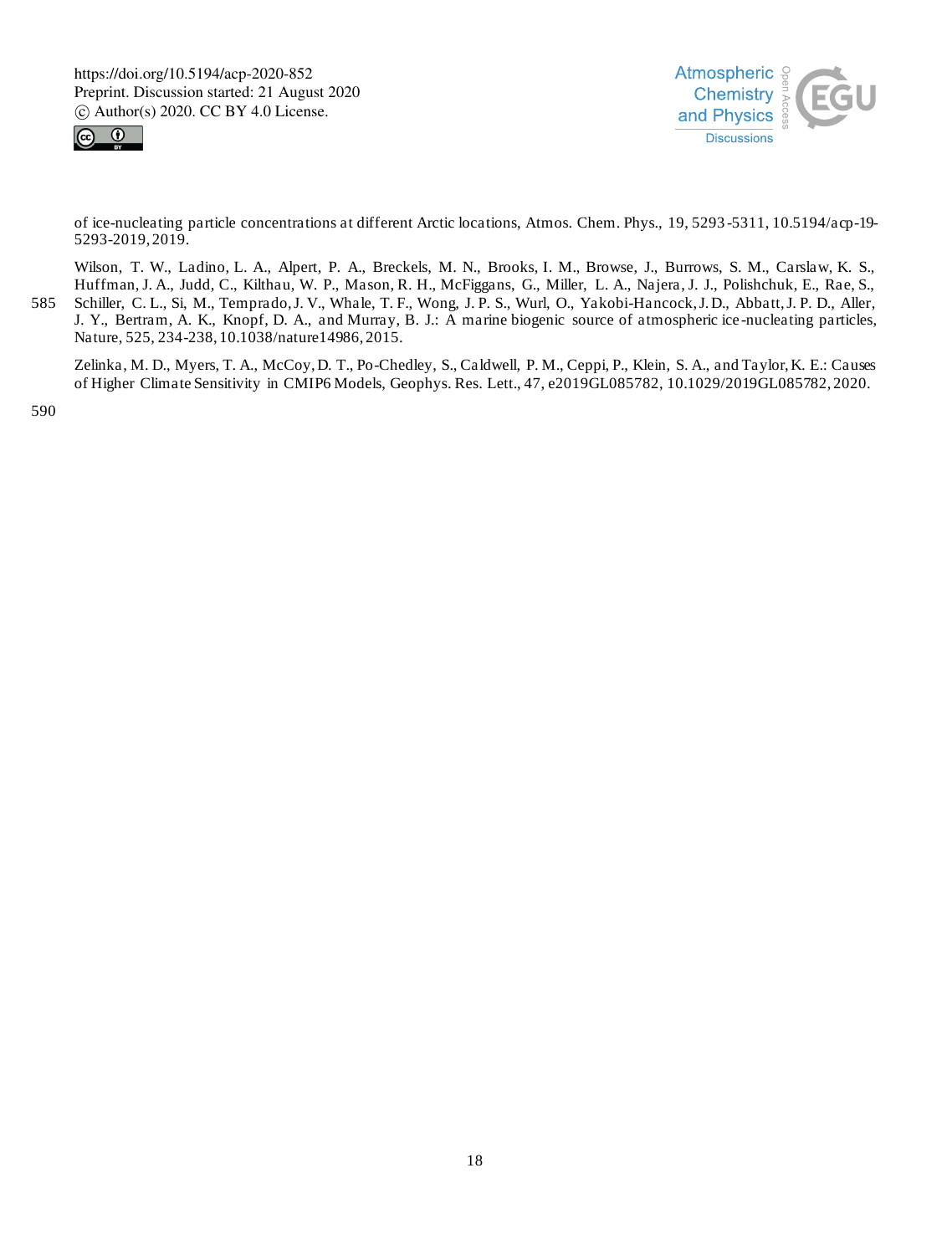



## **Box 1: Climate change, Equilibrium Climate Sensitivity and Feedbacks**

The build-up of greenhouse gases in the atmosphere is resulting in a warming of the planet. The radiative forcing  $(F, W \, m^{-2})$ , largely driven by CO<sub>2</sub>, causes other elements of the climate system to respond to either dampen or amplify the warming. This 595 response is referred to as feedback and quantified by the radiative feedback parameter ( $\lambda$ , W m<sup>-2</sup> °C<sup>-1</sup>). It is therefore a combination of forcings and feedbacks which determine the warming the planet will experience. This can be expressed as Δ*T*  $= -F / \lambda$ . A useful single number proxy for how sensitive the planet is to forcing by CO<sub>2</sub> is given by the Equilibrium Climate Sensitivity (ECS,  $^{\circ}$ C). ECS is defined as the temperature rise associated with a doubling of CO<sub>2</sub> once the planet has come to equilibrium (which takes more than 1000 years).

- 600 Some feedbacks have a relatively low uncertainty. For example, as the planet warms blackbody emissivity increases (Planck feedback), which dampens warming through a strong negative feedback. However, cloud feedbacks are much more uncertain, exhibiting substantial model-to-model variability (Zelinka et al., 2020; Andrews et al., 2019; Gettelman et al., 2019; Tan et al., 2016). Cloud feedbacks are one of the dominant factors in determining the spread in ECS estimates (Ceppi et al., 2017), and correlate with the cloud feedback parameter (see Figure 1). There are numerous cloud feedbacks which are represented
- 605 in the overall cloud feedback parameter including feedbacks associated with cloud altitude, cloud amount and cloud albedo. Of particular relevance for this review is the feedback associated with shallow clouds which exist between 0 and about -35 $\degree$ C in the mid-to high-latitudes. Clouds which contain ice tend to have depleted liquid water paths and therefore lower albedo. Hence, in a warmer world ice will become less prevalent and their albedo will increase; this is the basis of the cloud-phase feedback. There have been significant changes in climate models between CMIP5 and CMIP6, with some models reporting
- 610 much greater ECS. These higher ECS values are correlated with more positive shallow mid- high-latitude cloud feedbacks in the CMIP6 models, but uncorrelated in the older CMIP5 models (see Figure 1).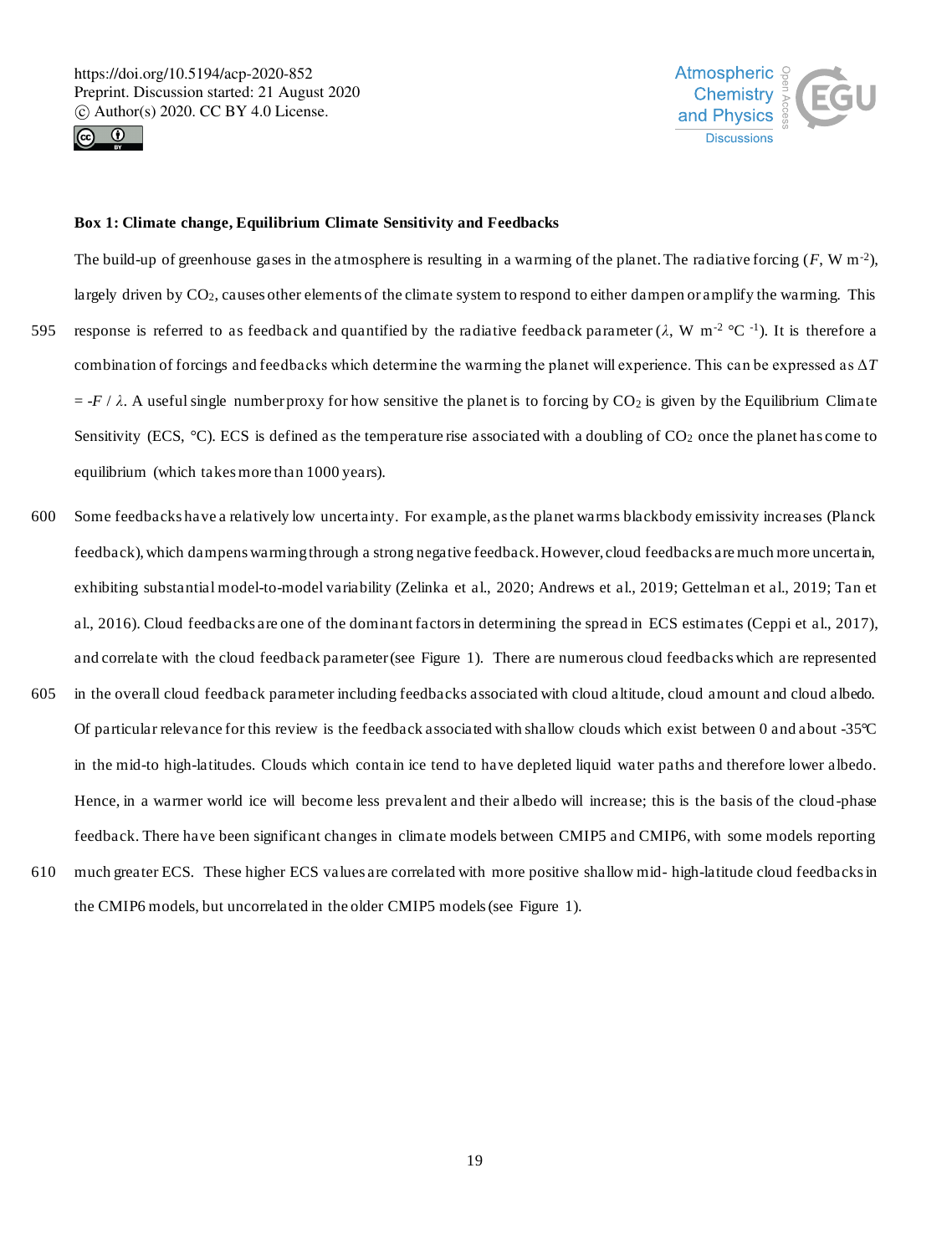





615 **Figure 1. The equilibrium climate sensitivity plotted against cloud feedback parameter for CMIP5 and CMIP6 models. The left plot is for total cloud feedback parameter, while the right one is for shallow clouds (<680 hPa) which are above 45°. The data is from Zelinka et al. (2020). The correlation between low cloud feedback and ECS which has emerged in CMIP6 models indicates that the treatment of mixed-phase low clouds is critical for driving inter-model ECS variability.**

620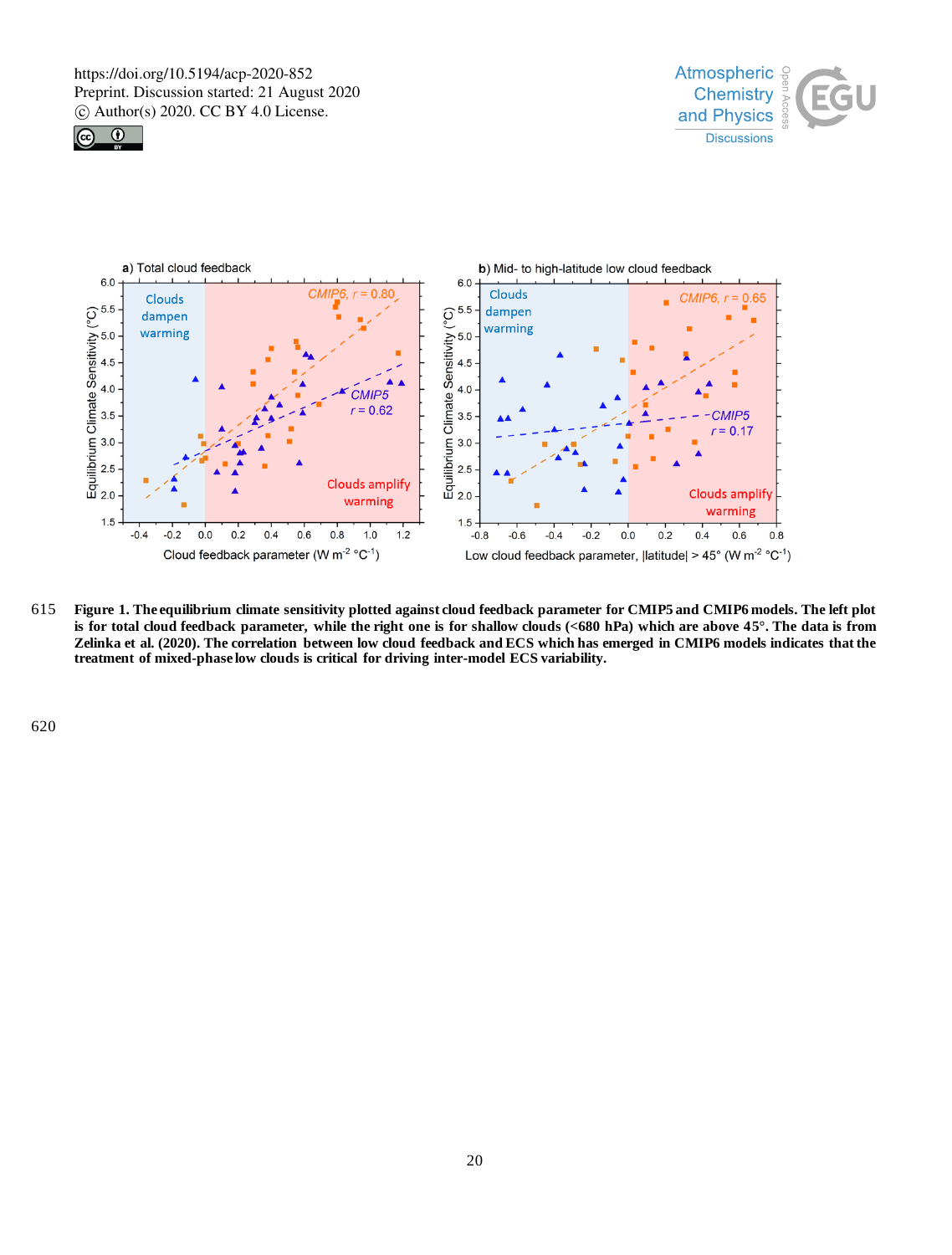





**Figure 2. The cloud-phase feedback and its relationship with ice-nucleating particles. a, flowchart illustrating the cloud-phase**  625 **feedback (Storelvmo et al., 2015). b-d, cartoons of how the response of mixed-phase clouds to a changing climate is controlled by the ice-nucleating particle concentration. e - g, illustration of how the concentration, nature, and changes in INP concentration influence the feedback ([INP] = INP concentration; particles active at temperature** *T* **per unit volume of atmosphere).**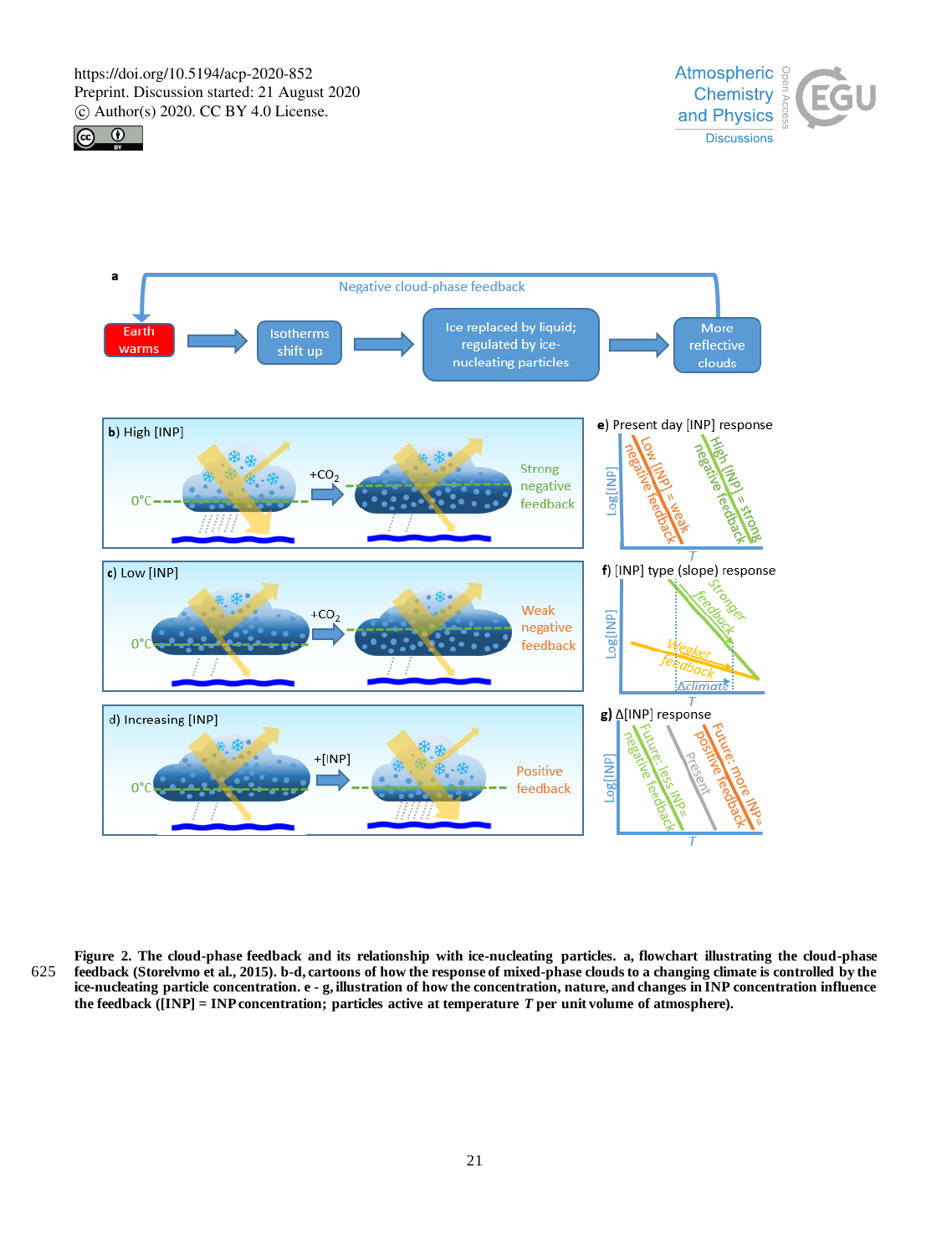



 $[INP]_{-15} = 4 L^{-1}$ [INP]<sub>-15</sub> = 0.0006 L<sup>-1</sup>  $\bf{0}$ 100 200 300 400 600 700 500 Short wave flux (W m-2)

# 630

**Figure 3. The effect of INP concentration on model clouds in the cold air sector of a cyclone system over the Southern Ocean with a cloud top temperature of around -15°C (adapted from Vergara-Temprado et al. (2018)). The case is from the 1st March 2015 at 14:00 with the model run with 0.07° grid spacings (roughly 7.7 km on a rotated grid spacing). The left map shows a case with a relatively high INP concentration (4 L-1 active at -15°C; based on Meyers et al. (1992)) and the right map is for a relatively low INP**  635 concentration  $(0.6 \times 10^{-4} \text{ L}^1)$  at  $-15^{\circ} \text{C}$ , based on Vergara-Temprado et al.  $(2017)$ ). These concentrations are well within the range of **measured INP concentrations; see Figure 4. Vergara-Temprado et al. (2018) demonstrate that the lower INP concentration, which is consistent with INP model predictions (Vergara-Temprado et al., 2017) and measurements (Schmale et al., 2019; McCluskey et al., 2018a), is consistent with satellite measurements of SW flux, whereas the high INP case suffers a large low bias. In the image, the Antarctic peninsula is visible in the lower left and the Antarctic continent is on the bottom right. The x-axis of these plots is**  640 **approximately 4500 km, while the y-axis is approximately 3900 km.**